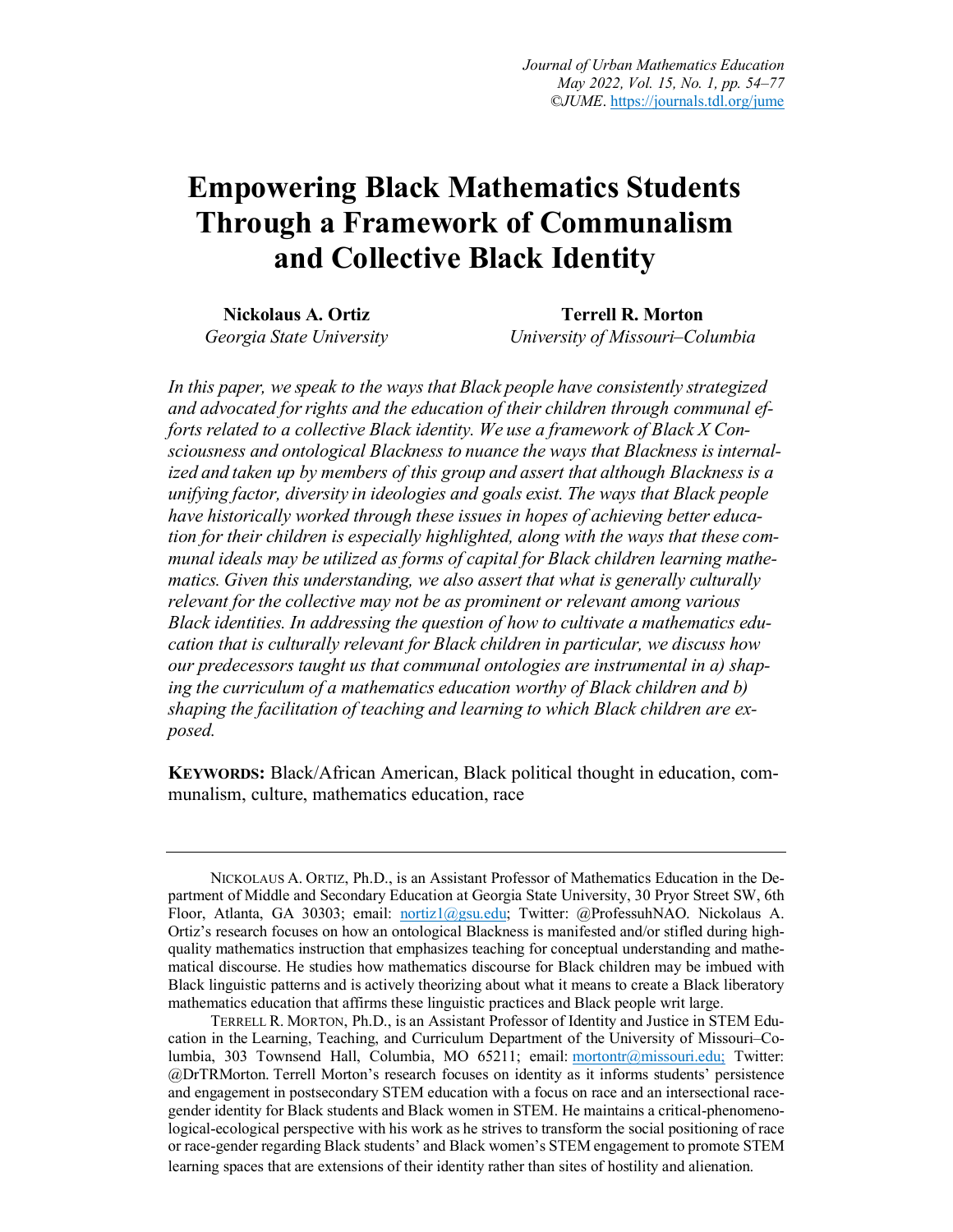Justice, is juxtapositionin' us, justice for all just ain't specific enough. (Common & Legend, 2014, 0:52)

he words of Grammy Award-winning hip-hop artist Common resonate with us The words of Grammy Award-winning hip-hop artist Common resonate with us as we reflect on our various experiences within education and deeply and critically consider this assertion that "justice for all just ain't being specific enough" (Common & Legend, 2014, 0:55). In this paper, we call into question how Black people have still found ways to achieve educational endeavors despite the obstacles placed on them and without the full promise of U.S. rights and privileges, specifically within the context of mathematics education.

The current conversation is an important one within urban education, although it must be stated that "urban" is not synonymous with "Black." Urban spaces, particularly those identified by Milner (2012) as urban intensive or urban emergent, on average possess large populations of Black people and students. For this reason, this conversation about Black students in mathematics is especially important, as the field contends with the way that communalism and collectivism for Black people, as explicated in this paper, seek to craft a more liberatory mathematics education for Black children. We offer ideas toward this direction. Thus, we speak directly to liberationseeking Black teachers and those constituents who are critical players in the education of Black children (i.e., Black students, Black parents). This is not to understate (or overstate) the role of White teachers but to suggest that there is a unique role that these Black constituents play in educating Black children.

We start with, center, and solely focus on Black people and the Black experience in mathematics from a heterogeneous, intragroup perspective. Taking this approach helps us identify the various strategies enacted by Black people to gain their freedom, a perspective based on their individual or collective conceptualization of freedom and what it takes to be free. Situated within a concept of Black X Consciousness, racialized metacognition (Morton et al., 2019), we emphasize the political notion of Blackness embraced by those who galvanized resources and worked together collectively as a community to advocate for better living and learning conditions for their children.

In focusing on their political notions of Blackness, noticed through collective strategies and action, we offer up communalism and a collective Black identity as important principles for grounding and implementing culturally relevant processes in the policy development, teaching, and learning of mathematics for Black children. Communalism is operationalized here as collaboration and community rooted in reciprocal and interconnected relationships among African-descended peoples, and a collective Black identity as an ontological position seeking to understand the intricacies and (dis)similarities among those who identify as Black. As such, this paper uses these ideas to further conversations and research focused on Black liberation in and through the context of mathematics education.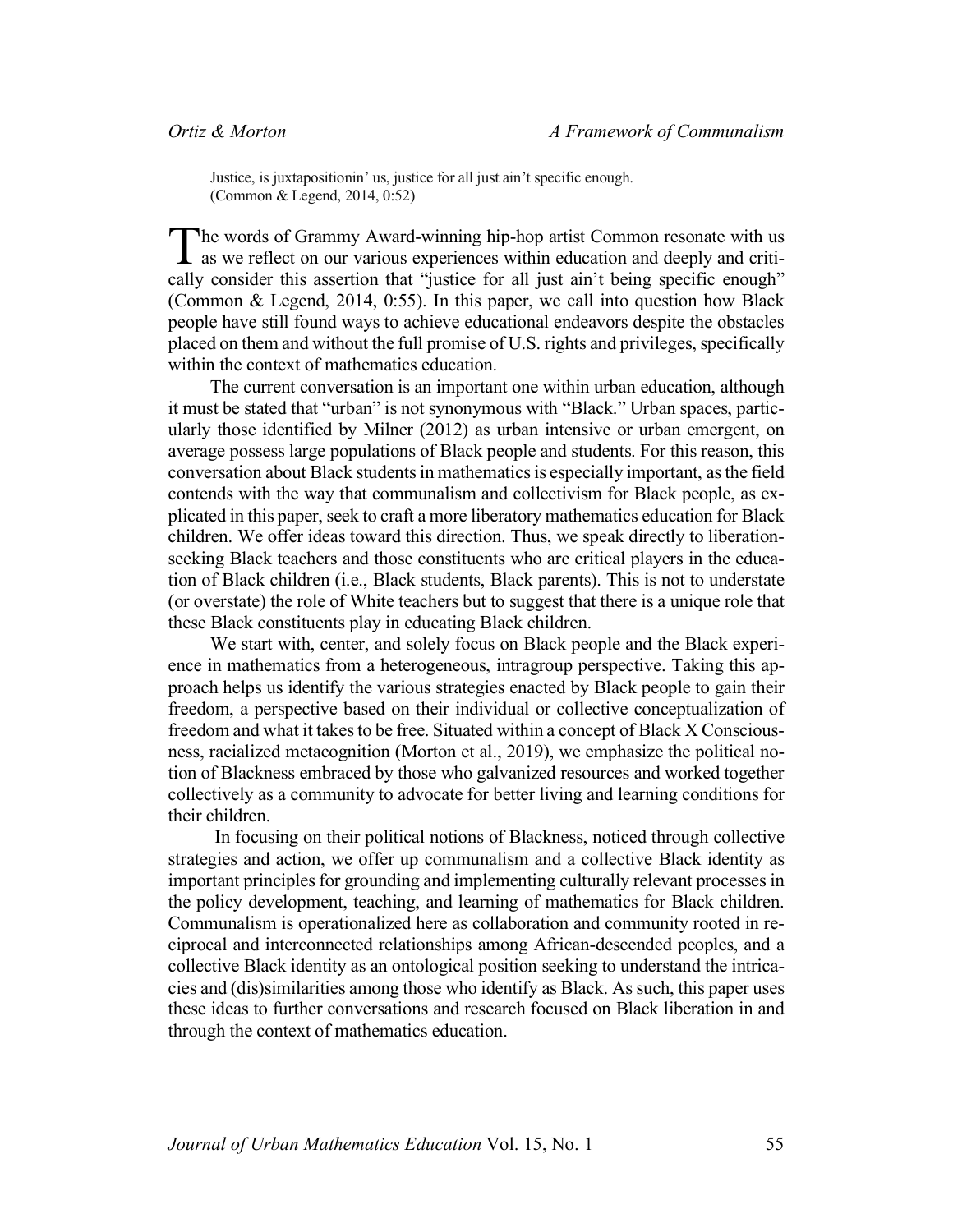# **A Continued Need to Focus on Blackness in Mathematics Education**

Our rationale for engaging this work, though informed by many different scholars and experiences, primarily stems from examining the outcomes of White preservice teachers' (PSTs) attempts at implementing culturally relevant pedagogy coupled with liberalistic ideologies of "for all." In an earlier study examining PSTs' approaches to culturally relevant mathematics lessons, the first author of this manuscript thought about some of the explanations that the PSTs provided as to why their mathematics lessons were culturally relevant (Ortiz & Davis, 2019). In short, the PSTs claimed that their mathematics lesson plans were culturally relevant "for all" of the students they taught and would teach. We find this perspective, though universally adopted by many, to be problematic as we consider how these PSTs homogenized people and their lived experiences. This perspective, that there is one homogenous understanding of people and life, is idealistic and often contested, as evident in a later excerpt from Common's (2014) verse when he claims that we "saw the face of Jim Crow, under a bald eagle" (2:27). In the same way that Toni Morrison (2017) has described Whiteness as being tacitly understood in literature and accepted as the norm, particularly in the absence of identifying the race of literary characters (i.e., identifying them as Black), U.S. culture, as Hoelscher (2003) stated, more generally enables the unspokeness of Whiteness to be the norm and all non-White identities to be "Others"

We use the metaphor of the bald eagle and Jim Crow to underscore the ways that Black people's lives and histories are overlooked in the United States in general and specifically within education through a "justice for all" perspective; we extend this metaphor to the examination of Black children in mathematics education. Like Common, we argue that justice for all just ain't specific enough and use this theme as a guiding frame for how we approach an education meant to be beneficial for Black children (e.g., Ortiz et al., 2018; Ortiz et al., 2019).

Broadly, curricula and educational policies assist the United States and its social institutions (like mathematics education) in overlooking the needs and ideologies, however diverse, of Black students (Asante, 1991), because they are not seen as ideal learners or even ideal citizens. Whiteness is so far engrained in U.S. systems (Bell, 1987; Davis & Jett, 2019; Tate, 1997) that it is assumed that something culturally relevant for all students will take White norms as the default. A focus that does not begin and end with Black children or center their needs and interests does not help them engage their greatest possible selves within (and outside of) mathematics education (Gholson et al., 2012; Martin, 2019; Ortiz et al., 2018; Warren, 2018).

In setting the stage for a need to center Black children in mathematics education, problematizing the notion of "for all," we now discuss historical depictions of the goals shared among many Black people manifesting through collective,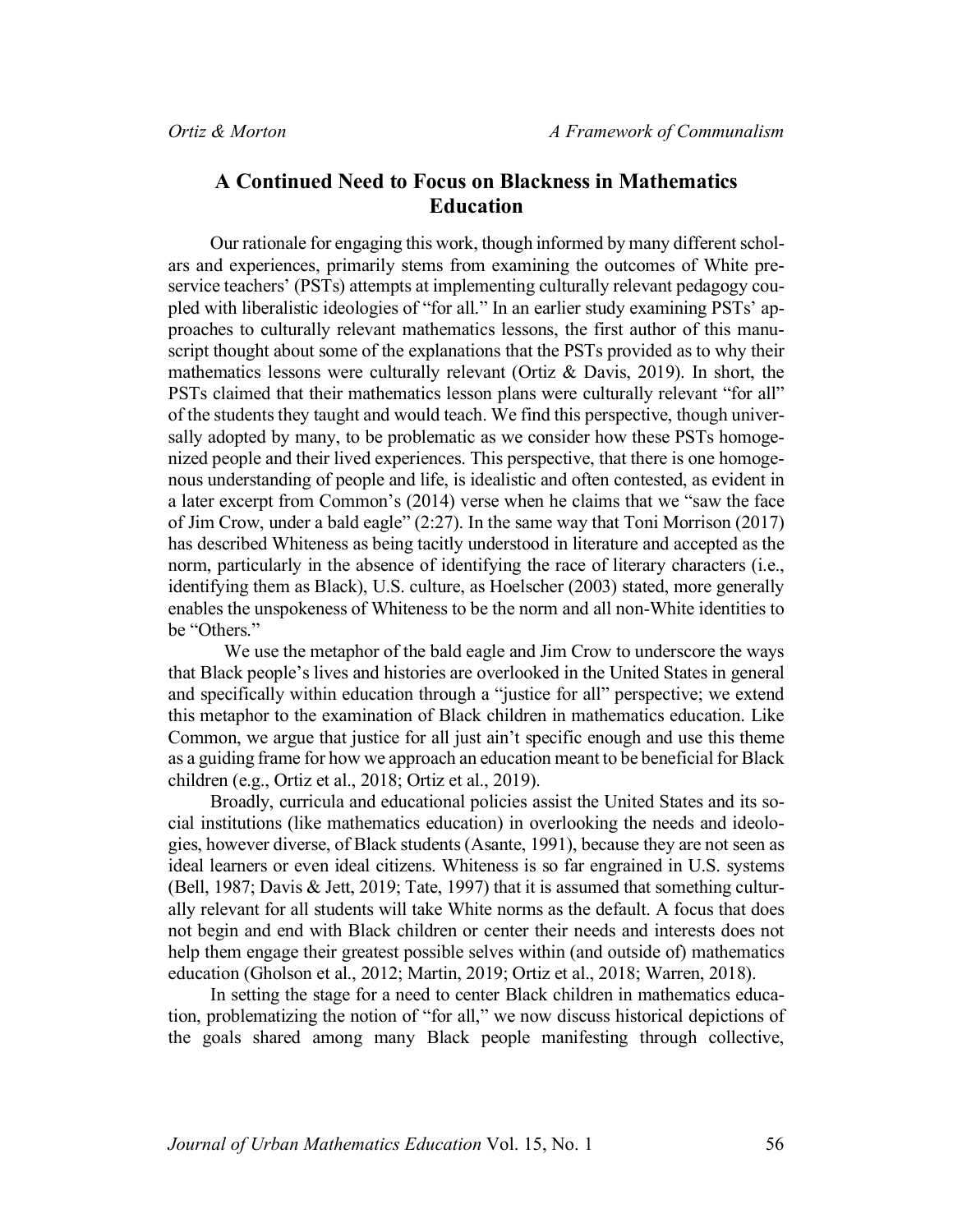communal, and political notions of Blackness, goals that respond to the issues outlined in the above metaphor. We discuss how Black people have advocated for a better (mathematics) education, noting the specific resources requested. In highlighting collective, communal, and political notions of Blackness enacted to make change and what this means for mathematics education, we further this work by nuancing the conversation, looking within the Black racial identity group to discuss its heterogeneity. We end our conversation by detailing the pedagogical implications for how communalism among Black people might impact both policy and pedagogy.

# **Black Political Thought Among Educators and Parents**

To demonstrate variety in Black political thought with communal Blackness political strategy and action, we provide a brief overview of some well-known continuous debates taking place within the Black community surrounding Black education. We have reviewed literature that speaks directly to Black education, allowing us in this section to build a case for principles related to Black communalism and collectivity. In doing so, we attend not just to the differences discussed but the implications of said differences on the perspectives of Black educators and parents and their perceived role in educating Black children. Additionally, we situate the ways these diverse goals for education have historically led to communal action. We feature the following ideas and scholars' positions because of our shared histories and desires for improving Black education, as well as their scholarly traditions and evidence of both persuading and achieving educational, civil, and economical advances for Black people within their specific temporal and sociopolitical context.

# *Historical Issues and Concerns in Black Progress*

The prominence of some key scholars, educators, and activists are important for understanding Black education and Black intellectual thought, and we share these anecdotes to posit that both implicitly and explicitly these figures were foregrounding a communal approach to life and education. King (1994) suggested that the scholarly tradition of Du Bois and Woodson reflect "the collective African American cultural ethos and social thought that evolved out of our common heritage and struggle" (p. 31). That is to say that this idea of a collective Black identity is framed first and foremost around a common heritage and Diasporic affiliation, but it does not end there. In his foundational text, Carter G. Woodson (1933/1990) articulated how Negroes had successfully been miseducated. One claim he made regarding the postslavery era is that the debate over whether Black people should have a classical or practical education was a very real one. Many Black families questioned whether a college education would be beneficial to what Black families needed to survive, particularly those in the South.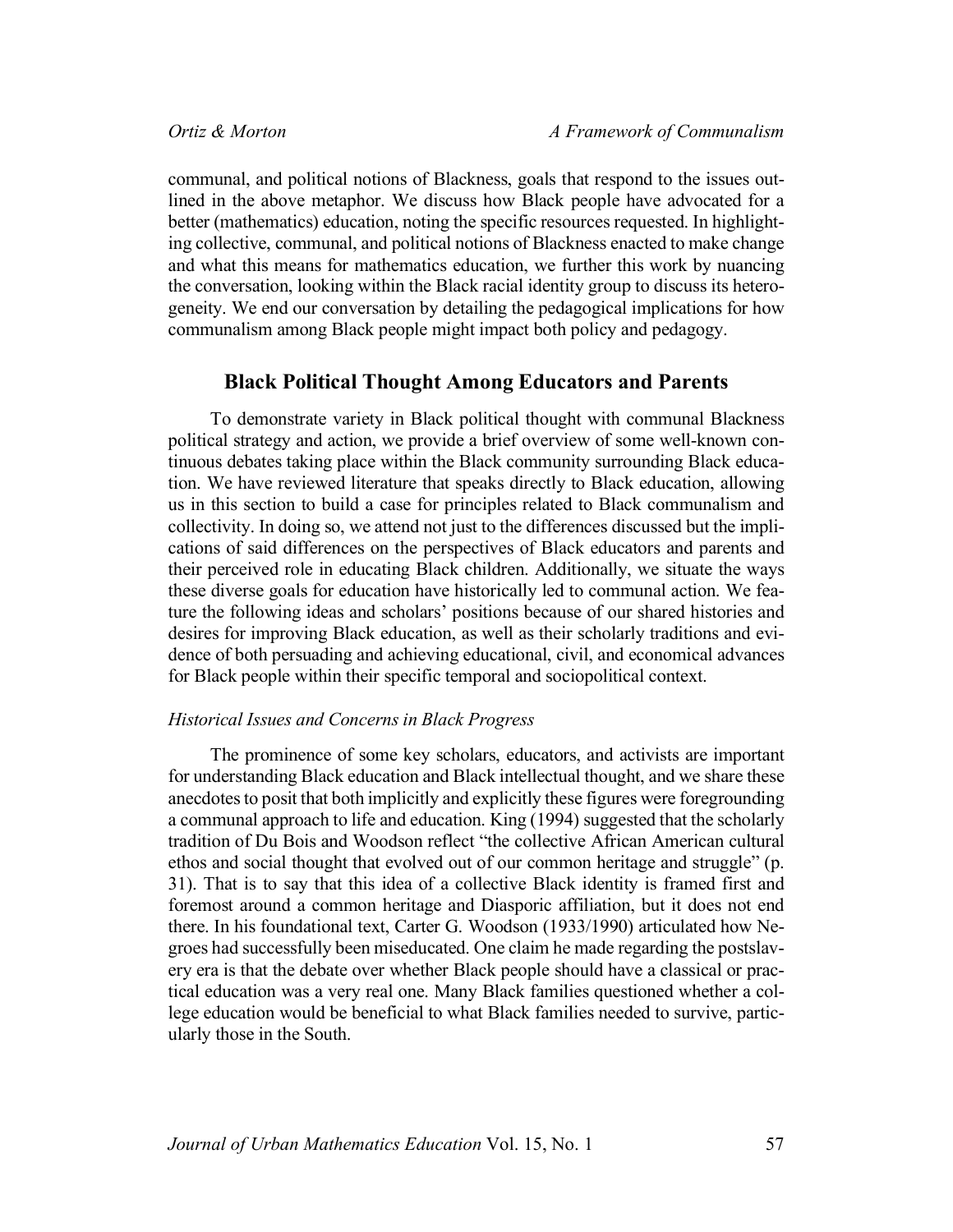Tate (1995) gleans from Woodson's argument that an education that only catered to the needs, experiences, and desires of White individuals was a disservice to African American learners. For Woodson (1933/1990), even science and mathematics teaching had to consider the complexities and context that accompanied Black students' learning in that contemporary moment, such as less exposure to family budgets and calculations than their White counterparts, as well as less access to qualified teachers. Important here is that Woodson makes the point that Black people would be remiss to believe that individual success would be beneficial but that it was happening more often than it should have: "but the Negro forgets the delinquents of his race and goes his way to feather his own nest, as he had done in leaving the masses in the popular churches" (Woodson, 1933/1990), p. 37). This critique seems to advocate for an uplift in a communal and collective approach.

Also among those who raised questions about the structure of education for Black Americans was Booker T. Washington. It is common knowledge that W.E.B. Du Bois and Booker T. Washington clashed regarding their opinions about Black social and economic progress. Although somewhat of a reductionistic approach to their ideologies, some would sum up the major differences in these prominent Black figures' positions by saying that Washington touted an industrial education for Black people that stressed vocational skills, while Du Bois envisioned academic, philosophical inquiry as a way to understand and incite social change (Bauerlein, 2004). Du Bois (1935) made the point that decisions about educating young Black children is not an individual endeavor and is intricately connected to the important role of Black parents:

But in the case of the education of the young, you must consider not simply yourself but the children and the relation of children to life. It is difficult to think of anything more important for the development of a people than proper training for their children; and yet I have repeatedly seen wise and loving colored parents take infinite pains to force their little children into schools where the white children, white teachers, and white parents despised and resented the dark child, made mock of it, neglected or bullied it, and literally rendered its life a living hell. Such parents want their child to "fight" this thing out, -but, dear God, at what a cost! Sometimes, to be sure, the child triumphs and teaches the school community a lesson; but even in such cases the cost may be high, and the child's whole life turned into an effort to win cheap applause at the expense of healthy individuality. (pp. 330–331)

As crucial players in the decisions related to Black children's education, it is not uncommon for individual parents to have various ideas about how and where to educate their children. However, this too often translates into underacknowledging the beauty in our own culture in favor of a traditional or White framing of school curricula (Asante, 1991; Boykin, 1994; King & Swartz, 2016; Matthews et al., 2021), as Black families alike rely on the curricula, its structures and norms, provided by K– 12 schooling (and postsecondary education) to educate (and even raise in some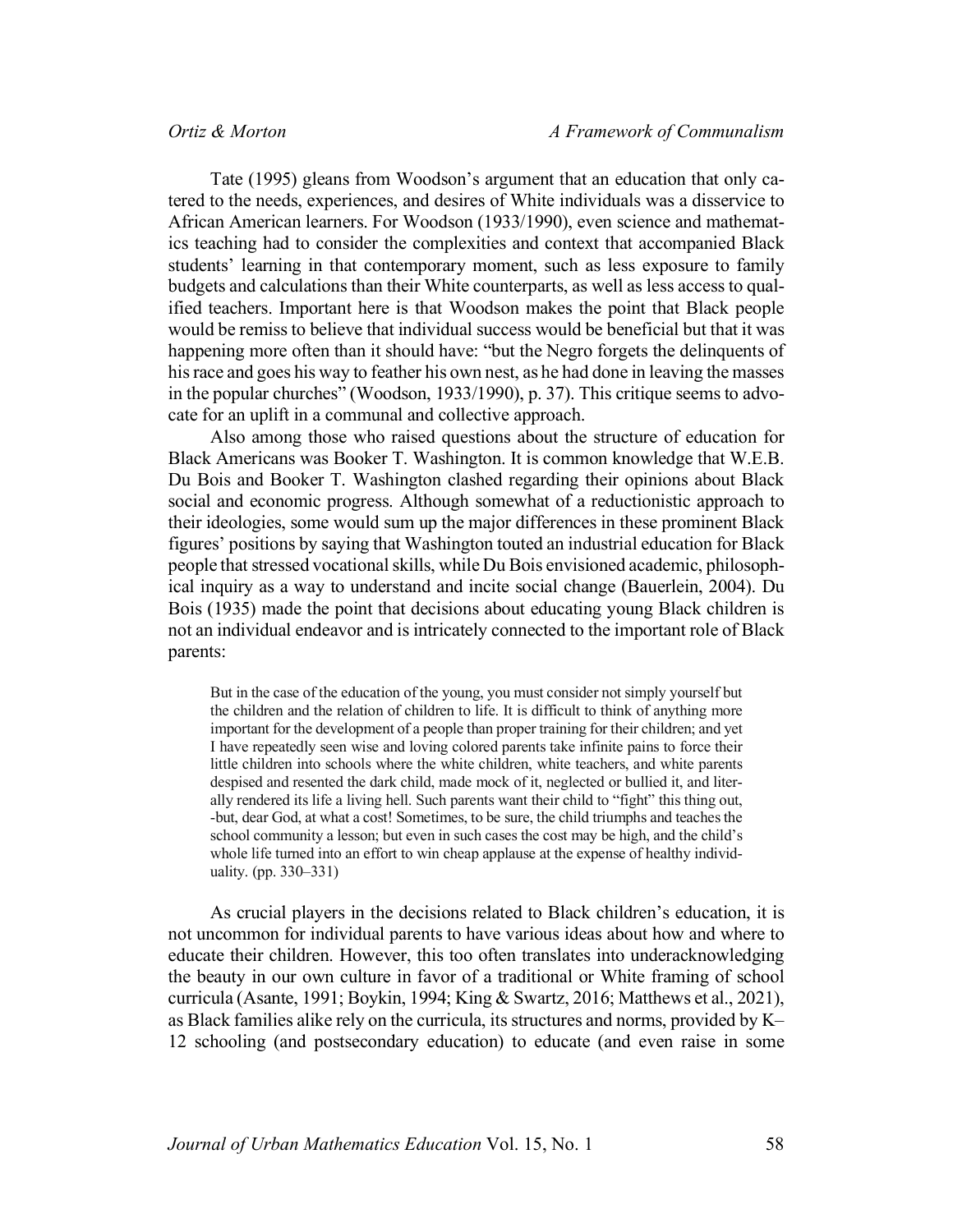circumstances) Black youth. We see this in the work of Delpit (2006), where parents did not necessarily agree on the progressive models of education but emphasized the need for their children to gain standard skills that would help level the playing field. We understand this tension to result from the desire to love and embrace one's Blackness while simultaneously engaging in learning that ensures survival (physically, socially, emotionally) and learning that promotes self-confidence and love. "We teach our babies to pursue equal status with those whose (access to) life is defined by our (vulnerability to) death" (Woodson, 2020, p. 19). Communal efforts must value the insight and concerns of Black parents, believing and accepting that they have the best intentions for their own children but coming to a consensus that does not jeopardize one's Blackness or safety.

Notwithstanding, the importance of Black educators cannot be trivialized in discussions about Black education. A long-standing tradition of educating both oneself and the community is present among Black people (McCluskey, 1994), notable in the efforts of educators like Mary McLeod Bethune who was committed to the academic needs of her people. Johnson (2009) recounts the legacy of other Black women educators, like Nannie Helen Burroughs and Anna Julia Cooper, who understood that their own progress was intricately connected to their students' and the overall Black community.

As the leaders of classroom spaces, teachers play a crucial role in helping to create discourse around what is needed for the Black collective and how it will be implemented. It is notable that what often made the difference in the lives of Black children, pre and postsegregation, were dedicated Black teachers who understood and acknowledged their humanity (Ladson-Billings, 1995; Ware, 2006). Frank (2018) and Muhammad (2020) mentioned that these traditions of care and community are connected to a historical legacy of Black teachers and the power Black teachers wielded in classrooms (e.g., Noblit, 1993). Siddle Walker (2000) recounted these Black teachers as exemplars who were remembered for their high expectations and demanding teaching styles. These Black teachers were a part of the collective that knew what value and joy lay in teaching these brilliant Black children and helping to communicate a vision for their success.

We share these points because what becomes true is that these actors seemed to realize that individualistic approaches were not going to fare well for the Black masses who had recently become freed women and men, thus any theorizations and/or solutions had to account for large groups of Black people and mobilize them in a way that was strategic and liberating.

The ideologies surrounding integration-desegregation are worthy of a bit more attention, again with the undeniable presence of Black educators and parents operating simultaneously. Although many Black people were in support of the victory in *Brown v. Board of Education* and saw it as an iconic moment and win for civil rights, many believed that it was a disservice to Black children and would prove more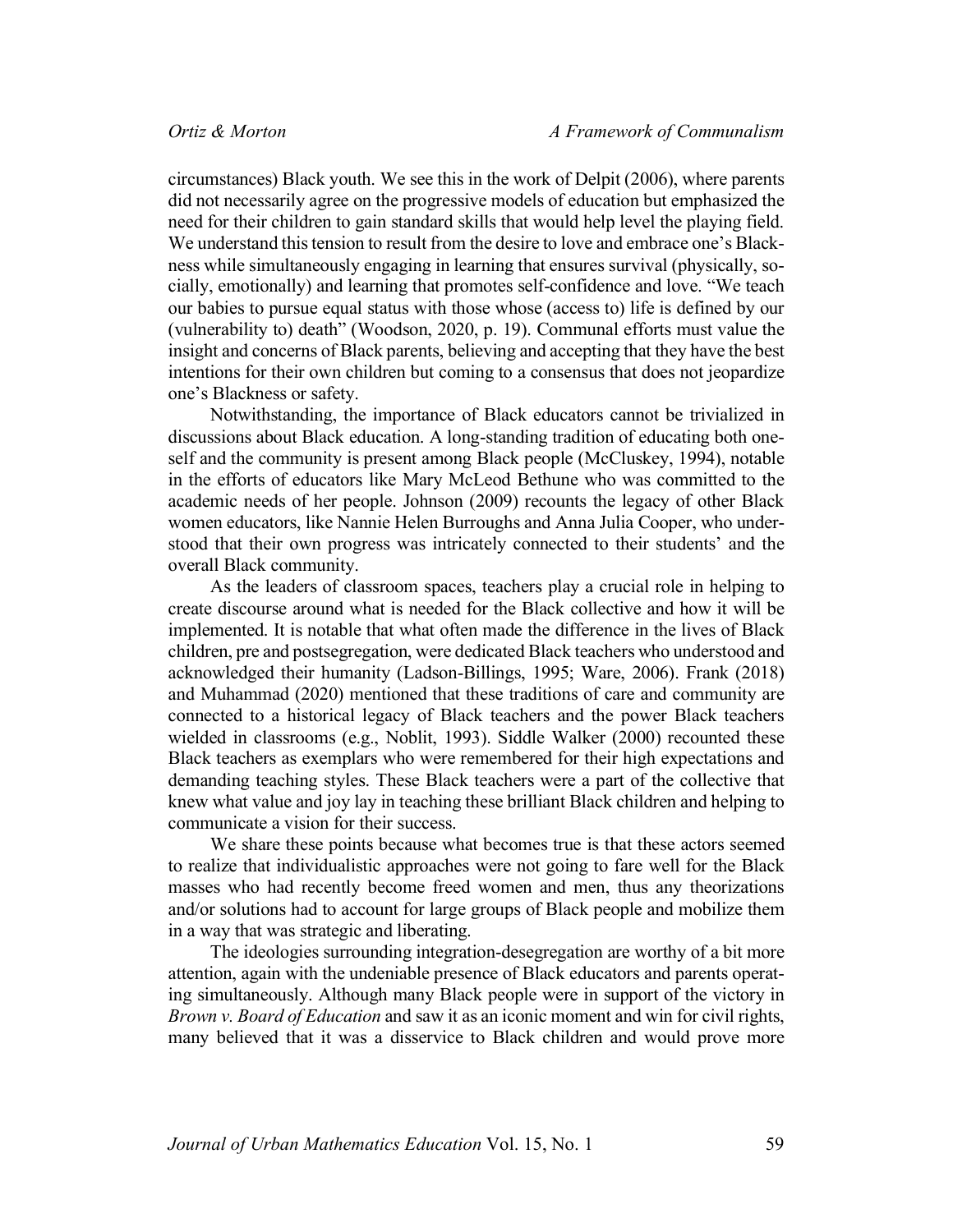harmful than good (Ladson-Billings, 2004; Woodson, 2020). In asking the question of whether or not the Negro needs separate schools, Du Bois (1935) so bluntly stated, "Under such circumstances, there is no room for argument as to whether the Negro needs separate schools or not. The plain fact faces us that either he will have separate schools or he will not be educated" (p. 329). He, like other Black scholars, past and present, felt that although there might be access to more resources when attending schools with White children, the emotional, mental, and physical cost for Black children might be too great and, equally concerning, there would be a teaching force that would not be as affirming or convicted to teach Black children well. This is in stark contrast of former Supreme Court Justice Thurgood Marshall, who fought voraciously for the desegregation of these schools, arguing that segregated schools contributed greatly to the unwholesomeness and despair of Black children (Love, 2004; Woodson, 2020).

Still, Siddle Walker (2013) described a historical legacy of Black educators during this time period who "supplemented their local and national advocacy for educational equality with a parallel pedagogical and curricular agenda designed to spur change by intentionally teaching generations of Black children citizenship, democracy, and voting as a means to confront oppression" (p. 208). She painted the picture that these efforts were never accomplished alone and that even these educators' membership within national protest efforts were aimed at doing what was best for the Black children. Further, she chronicled the actions of Black educators who rarely received credit for what would eventually lead up to the *Brown v. Board of Education* decision, all while acknowledging the collective efforts of Black educators across the South advocating for better school houses and increased wages for teachers. Contemporarily, Black teachers like these still have much impact and influence (Clark et al., 2013; McKinney de Royston et al., 2021).

An important lesson stemming from these debates around Black education is that there is often overrepresentation among certain groups within the collective, such as the Black elite and upper/middle class (Smitherman, 2015; Woodson, 1933/1990). For example, we must be cautious of how much power that the Black elite and upper/middle class (Smitherman, 2015) has in cultivating a meaningful mathematics education for Black children. The particular moments in Black education that we have shared also help us to realize that while Black educators, parents, and students may aim to operate communally, sometimes the exact differences in the group's desire to uptake any particular strategy might be made more salient when nuancing the ways that various Black identities see the strategy as potentially useful. In other words, does the mathematics education we proffer benefit most Black people or does it disproportionately marginalize some groups within the collective (e.g., low-income Black families).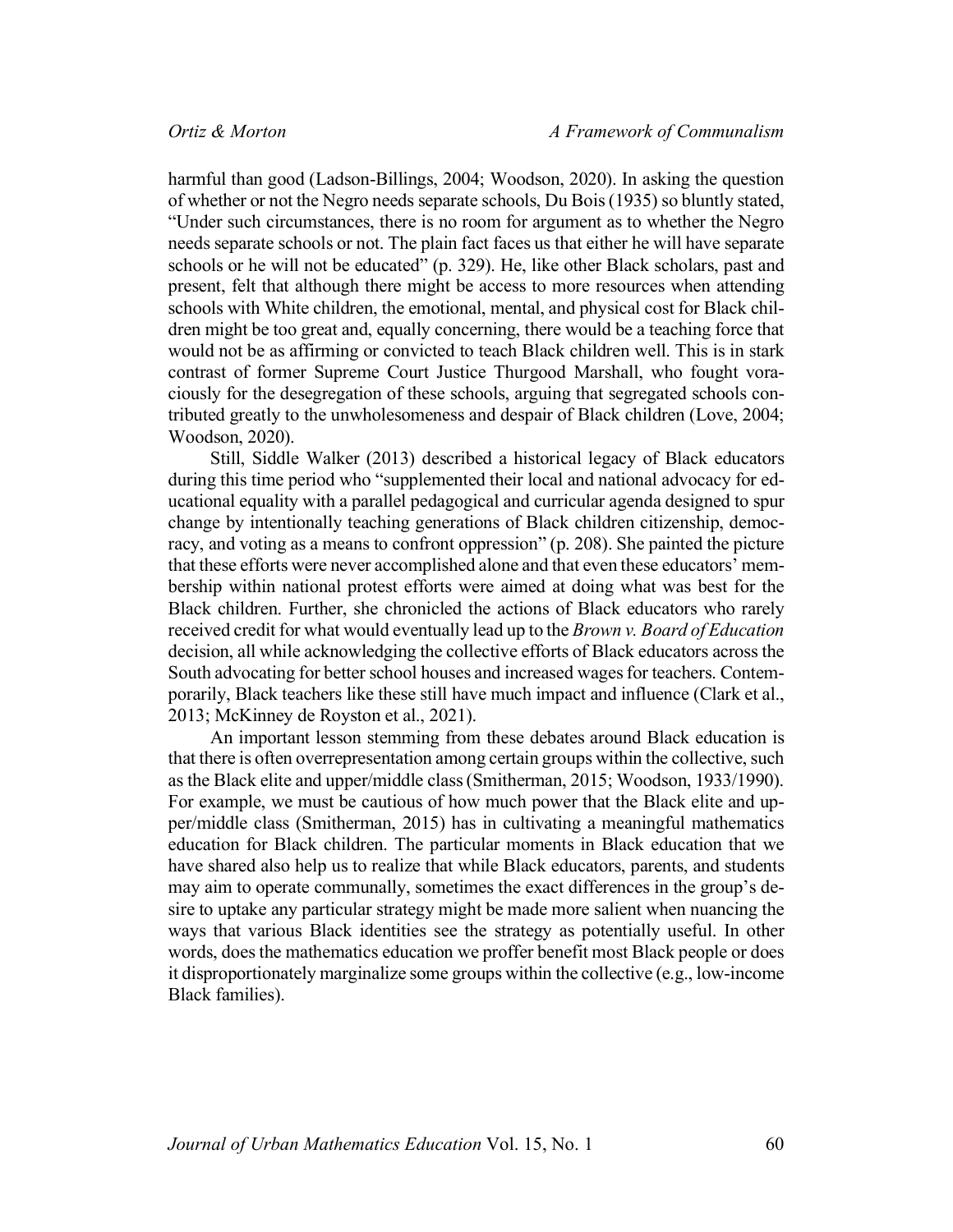### *Summary*

Although solutions to these and other issues have never been clear cut for Black people, the reality has always remained that within the United States, "Black" was socially regulated to "Other," hence prompting collective and communal goals among Black people as guiding principles in enacting change for Black racial progress and, ultimately, steps towards a more liberating mathematics education.

The debates described in this section helped clarify action and/or next steps for many Black people, with the driving force of both debate and action being related to what the collective needed. Woodson (2020) provided similar affirmation to this point by reminding us that achievement is "for the community but not on behalf of the community" (p. 20). Ultimately, though there will be many decisions that must be made in regard to the education of Black children, what we learn from each of these moments in history is that variance in perspectives and strategy are inevitable but must always respond to the needs of the collective and seek to foreground that which does not aim to commit harm.

In building on this foundation, we extrapolate collectivism and communalism as guiding principles for advancing Black liberation. To further nuance this conversation, specifically within the context of mathematics education, we leverage Black X Consciousness (Morton et al., 2019) and Ontological Blackness (Ortiz, 2020) to discuss anchoring Black liberatory mathematics education in Black communalism and collectivism in nonessentialist ways. This approach can build a mathematics education that empowers Black children, deriving a consensus with the Black collective that establishes a) a list of what we believe that Black children should have learned before they graduate high school and b) ample opportunities to engage in mathematics learning in ways that prioritize the collective (i.e., other Black students within their mathematics course).

# **Communalism and Collectivism Through Black X Consciousness and Ontological Blackness**

There is no monolithic Black experience because Blackness is not homogeneous; it is a social, cultural, historical, and political signifier for how individuals of a darker melanated hue who reside in or descend from continental Africa perceive and engage life (Johnson, 2003; Woodson, 2017). Blackness, as a construct, constitutes billions of people across the globe. How these various individuals coalesce, and in essence embody their Blackness, occurs through either self-determined or socially regulated means (e.g., Morton & Parsons, 2018). From a socially regulated perspective, Black is a racial identity ascribed to those who maintain shared ancestry and morphology with people of African descent (Atwater & Russell, 2015), where Blackness, superficially defined, is subjected to the ideologies and outcomes of mainstream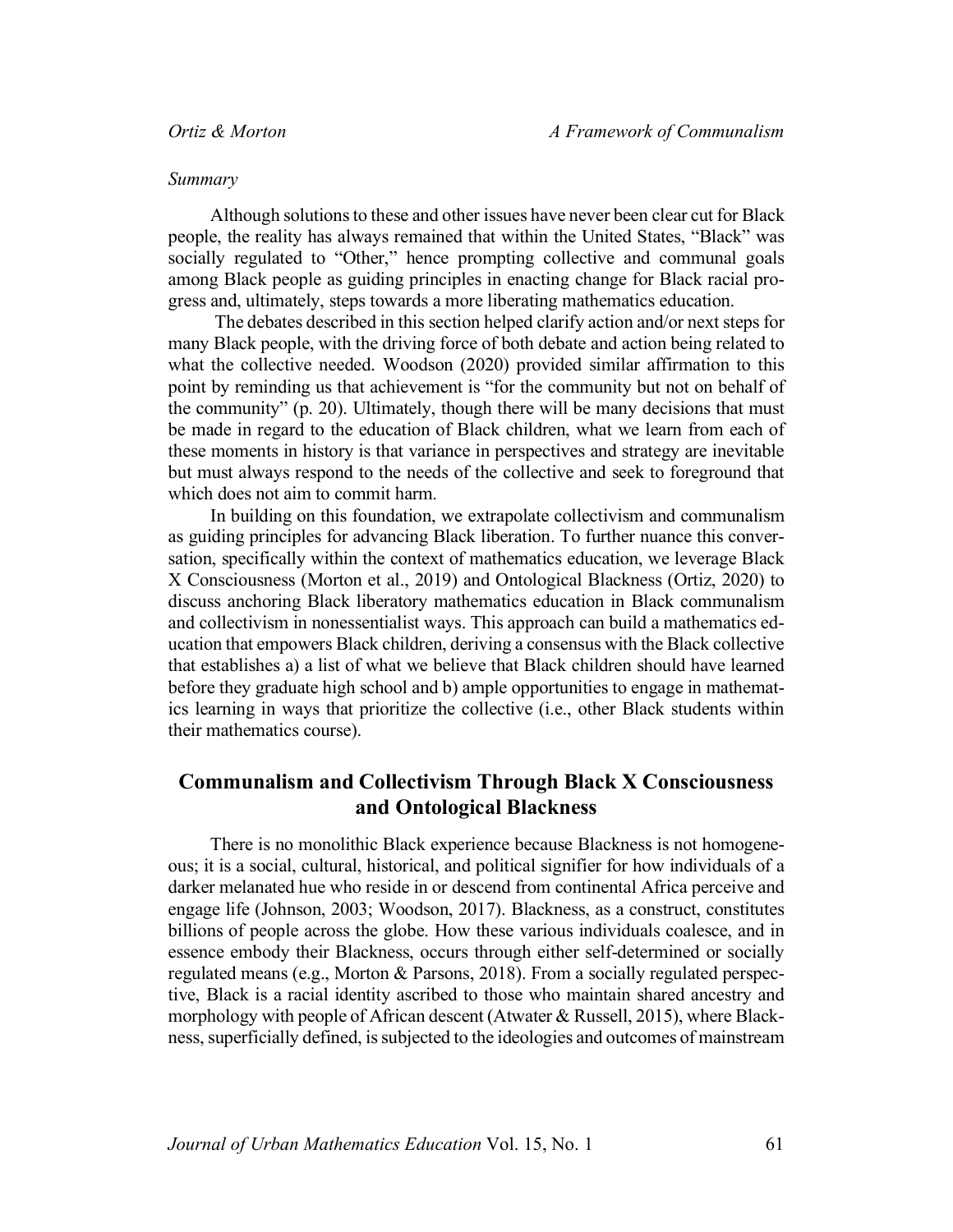colonialism (e.g., hegemonic Whiteness; Cabrera, 2018). The self-determined manifestation of one's Blackness—how one demonstrates to the world what Black means to them, who one is, what one values, what one believes, who one associates with, and why—comes about after a series of psychological processing that involves perception, attention, information processing, and decision making all being regulated by a racialized metacognition, what was deemed Black X Consciousness (Morton et al., 2019).

Black X Consciousness thus details the ways in which Black people operate as theorists of life, conceptualizing what it means to be Black within and across various contexts given the sensory data they receive from interacting with their environment (Morton et al., 2019). As a self-determined understanding of Blackness, though situated within the mainstream socially regulated idea of Black, how one understands and enacts their Blackness (socially, culturally, and politically) falls on a spectrum that ranges from individualism to thin or thick conceptions of collectivism (Shelby, 2002). Individualism represents perspectives and actions that favor and privilege personal autonomy, meritocracy, and individual well-being (Shelby, 2002). Collectivism involves coordinated movement towards a Black communal recognition. Collectivist approaches to Blackness vary from thin conceptions—basing one's group identity off superficial notions of Black limited to the hue of one's skin and morphological structure—to thick conceptions that constitute cultural and political notions of Black (i.e., building community around shared ideas, beliefs, values, norms, and strategies).

In noting the expansive nature of Black X Consciousness to conceptualize how Black people engage mathematics education, comprising metacognitive praxes such as stereotype management (McGee, 2016), we draw on this concept to examine and emphasize the strategizing and action had by Black people to revolutionize life and education. We specifically attend to the collective, communal strategies enacted by various politically Black groups, noting how they theorized change given their interactions with their environment. In focusing on how and why they coalesced, detailing the justice they fought for, we provide a deeper conception of collective, communal Black activism and the possibilities of embedding this perspective within the present and future teaching and cultivating of Black children in and through mathematics.

Connectedly, ontological Blackness can be understood through at least three forms of capital: communalism and a collective Black identity, resistance, and linguistics (Ortiz, 2020; Ortiz & Ruwe, 2021). These three forms of capital as described do not exhaust our understanding of Blackness as an ontological reality but instead promote aspects that make Blackness real to those who inhabit it. In delineating these various forms of capital, we attest to that fact that not all Black people utilize these forms of capital in identical ways, as has been conceptualized in the thick and thin notions of Blackness. Despite this noted understanding, the experiences that Black people have in education and in mathematics specifically are too often similar in disheartening ways (Gholson & Wilkes, 2017). These shared experiences have triggered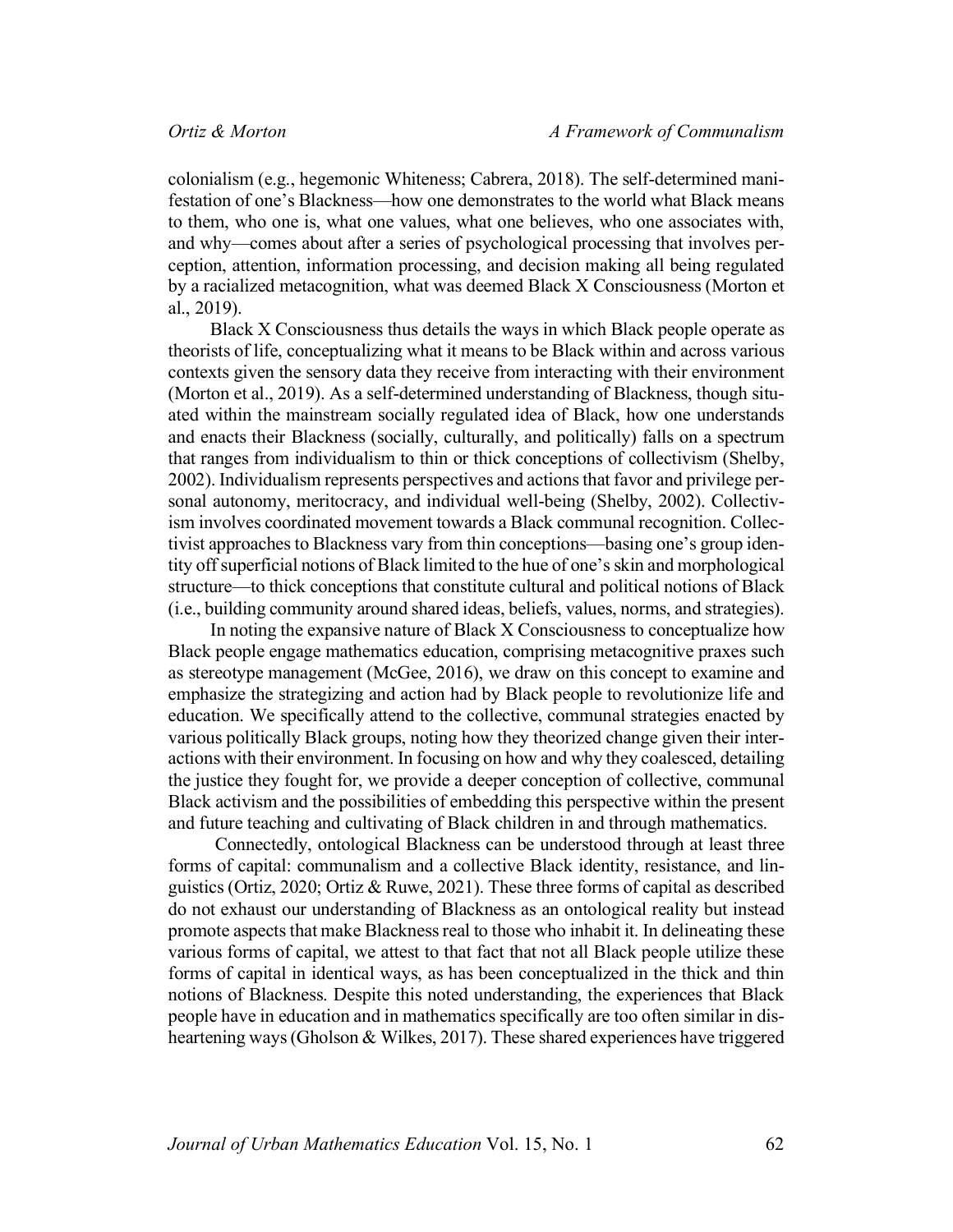the many ways in which Black people internalize ideological positions and strategize for solutions (Morton et al, 2019, Ortiz et al., 2019).

Given this understanding, situating ontological Blackness within Black X Consciousness by attending to components that make Blackness real as individuals engage their learning environment and how said Blackness shapes their cognitive processing and behavioral applications, we operationalize communalism and a collective Black identity as both political strategy and action to protect and advocate for Black people in mathematics education. It is important to note that our focus here is on mathematics education, particularly because it is often regarded as the queen of the sciences, neutral in its implementation (Kokka, 2020), and a gatekeeper responsible for rejecting or ascribing privilege and/or inequity (Martin, 2009). Notwithstanding, these conversations are relevant to other contexts and disciplines beyond the scope of this paper; we strategically make sense of nuancing the case in mathematics education.

This framing of communalism and a collective Black identity suggests that these key aspects of Blackness, however understood and however enacted by Black people, is a beautiful thing worth being celebrated, period! As part of that celebration, these concepts should be integral to educational curricula. As Dumas and ross (2016) asserted, there is no one way to be Black; the only recommendation they provided is just to love being Black. We argue that with that love comes a desire to see all Black people flourish and recognize that this desire, often connected to the communal efforts of Black people, can be a unifying-communal experience in itself. In this way, we specifically tackle the vastness of communalism within Blackness, suggesting that advancing Black progress (even based on a thin description of Black) is a uniting feature for Black people and that historically it has been the foundation upon which their ontological realities are created and a priority in seeking group rights and privileges together.

# **Black Collectivism and Communalism— Considerations for Mathematics Education**

In this section, we discuss our operationalization of Black collectivism and communalism within the context of mathematics education. Given the prior discussion on diversity in the strategies and needs for Black people, we caution the reader to interpret our work as but one perspective that may serve to empower Black students' pursuit of mathematics and help educators see how to address their needs and self-proposed desires. We align our thinking with these scholars within Black intellectual thought and more explicitly outline a commitment to education that permits Black children to "*choose* collective liberation and survival as a goal and to see this as a part of a larger struggle for social change" (King, 1994, p. 30).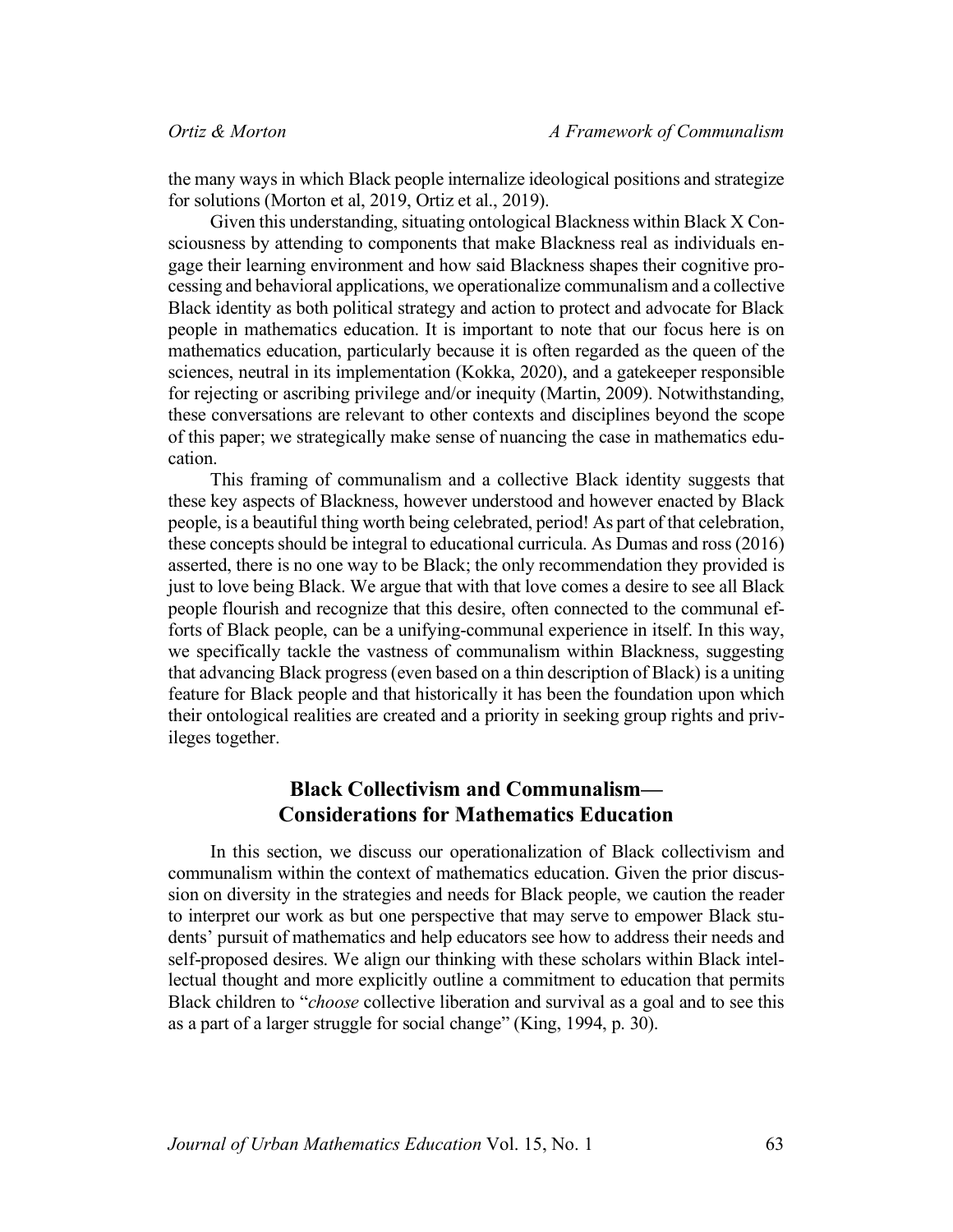As we ideate the many possibilities in which we can transform mathematics education to ensure the thriving and success of Black students, we attend to the notion of enhancing culturally relevant/responsive instruction for Black children (Ladson-Billings, 1997; Leonard et al., 2009), advocating for conversations around the capital, ideologies, and needs of Black children as central to political strategies and actions that advocate for Black children as a collective. In other words, instead of a lesson being perceived as culturally relevant for all, we argue that one of the ways mathematics teaching and learning is made relevant for Black children is by tapping into a capital that prioritizes communalism and Afrocentric ontologies. By proposing that communalism and a collective Black identity serve as guiding principles for the education, political advocacy, and action of Black people (King  $& Swartz, 2016$ ), we again broach this concept with a perspective that Blackness is heterogeneous in its embodiment, with the social regulation of Blackness by U.S. society creating an ontological Blackness that maintains a "barebones minimum" collective reality that is thinly situated.

Similar to Hilliard (2001) and Shujaa (1992), we acknowledge the temporal and geographical implications that accompany Blackness and highlight how some iterations or understandings may be static (Anderson, 1999; hooks, 1990). Ross (2009) argued that these forms of conceptualizing Blackness cannot erase Black subjectivity because it allows for other forms of oppression to surface among Black people. We call for a communal and collective approach that is sensitive to these needs and advocates for all Black people. In iterating this idea, we extrapolate how the embodiment of Blackness is situated within existing research.

#### *Considerations of Black Heterogeneity*

In discussing a collective Black identity, it is very important to acknowledge the "type" of Black people featured, delineating differences in the embodiment of Blackness in relationship to what Martin (2009) has described as micro or macro levels of societal problems. In the context of this paper, we understand macro issues to be those that inherently impact the Black X Consciousness of Black people, as macro issues dictate the ways in which Black people navigate their various environments that are culturally, historically, socially, economically, and politically regulated. Micro-level concerns, though also informing Black X Consciousness, thus reflect connections that might be specific to various groups within the collective Black. For example, micro issues could include concerns, topics, or trends that appeal to specific subgroups of Black people (e.g., Black girls and women, low socioeconomic status, or individuals from Atlanta). Micro issues do not only reflect subgroups based on social identities; these can also reflect subgroups based on ideology. Although the macro-level issues deal a lot with critiquing systems of inequity and privilege, we see more micro-level issues related to pedagogy and learning styles, home life, and interests. Overall, the point we strive to make is that there are going to be issues that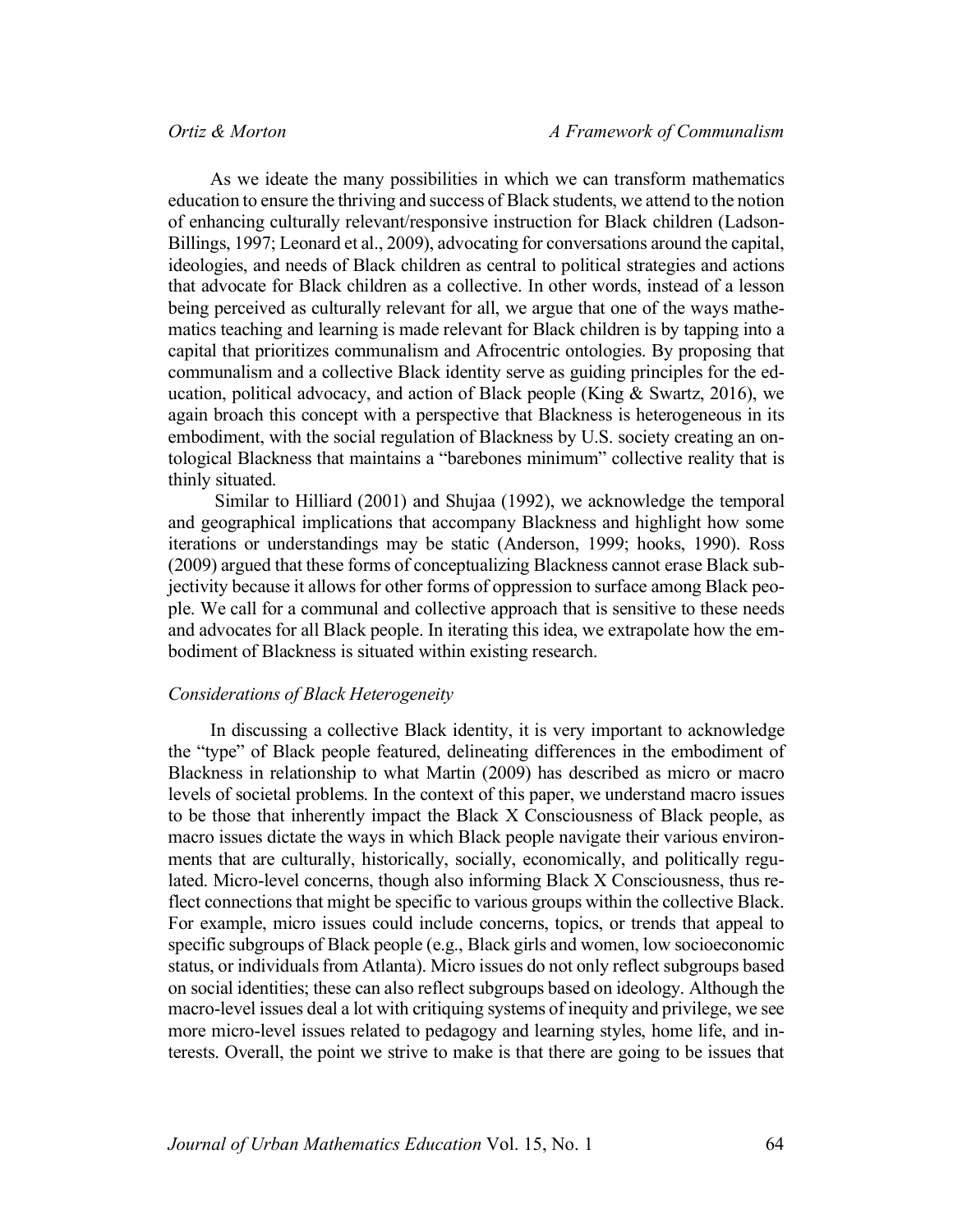pertain to Black people just by virtue of them being Black within the United States, and there will be more nuanced aspects of these phenomenological Black realities (Martin, 2012) as we survey the needs of subgroups of Black people. Communal approaches must take different meanings of Blackness, that which we are suggesting under a collective Black identity, very seriously.

*Black perspectives—gendered, diasporic, and regional*. Scholars articulate the need for disaggregating Black people in general and when analyzing different subgroups within the collective, such as Black girls or young people (Gholson  $\&$ Wilkes, 2017). We highlight this example as a way for us to consider how we frame capital for Black students, acknowledging the need and possibility of providing a perspective that attends to the different subgroups among Black people regarding age or gender and realizing that essentializing these identities is counterproductive (Graven & Heyd-Metzuyanim, 2019; Jurdak et al. 2016). When educators consider making instruction culturally relevant for Black learners in particular (as opposed to a "for all" method as described in the introduction of this paper), they would do well to think about the nuanced understandings of Blackness among subgroups, as well as the overarching theme of communalism.

In proposing nine dimensions to a collective Black cultural ethos, Boykin and Toms (1985) focused on "Afro-Americans" and linked the African American cultural experiences to a traditional African ethos. They suggested that Black people express alignment with these dimensions—spirituality, harmony, movement, verve, affect, communalism, expressive individualism, orality, and time—at varying degrees. In leveraging Black cultural ethos, we emphasize that how people approach and enact Black cultural capital can differ. For example, Black cis-gender women may utilize Black capital in ways that differ from Black men or non-binary folx given the multiplicative nature of identity and its influence on determining reality, a perspective that should be reflected in pedagogy and praxis (e.g., Berry, 2010). A communal approach must account for how within-group differences could include leveraging frameworks that note collective cultural identities among Black people but differences in the understandings of reality specifically for Black girls and women given gendered experiences (e.g., Hudson-Weems, 2020).

Seemingly, there is little disaggregation had of Black people within the Diaspora within mathematics education as it relates to Black cultural capital or culturally relevant interventions. Some noteworthy exceptions do occur in Bermuda (Matthews, 2008), among Black English Language Learners (Leonard et al., 2009), and in research that examines domestic and international Black students in engineering a mathematically heavy discipline (Burrell et al., 2015). Aside from gender and Diasporic (e.g., ethnicity and nationality) exemplars, Blackness can be nuanced by geographical regions. Caniglia (2003) discussed the role of Detroit's Black history in the overall Black history and how highlighting the specific contributions of Detroit can make educational content relevant for Black children within that locale because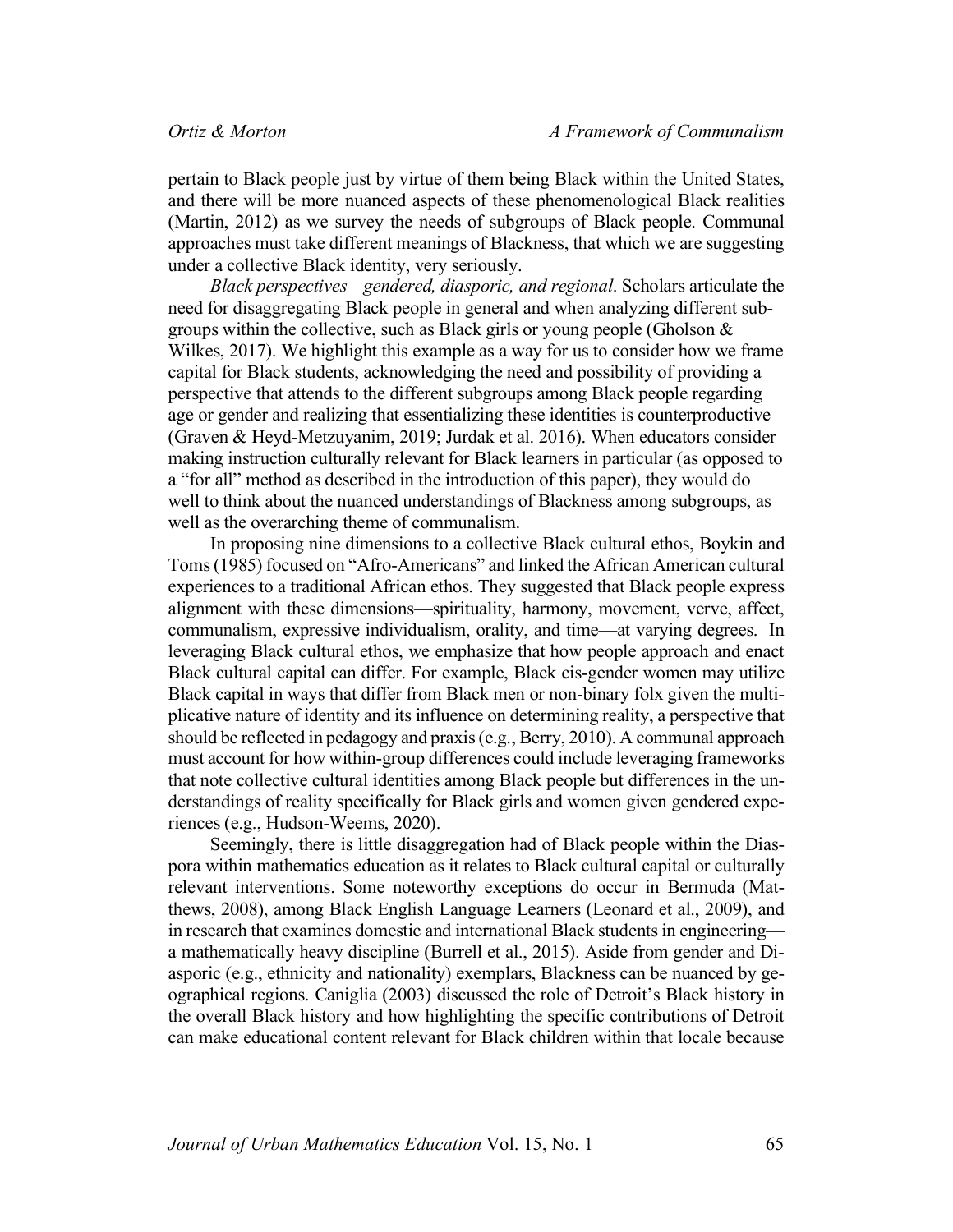of their connection to the city. Regional pride and identification are important because what may be familiar to Black children in one part of the country may not have the same meanings or intuitiveness in other areas; Blackness may be performed much differently in Detroit, Michigan, versus Atlanta, Georgia, or even Asheville, North Carolina.

This reflection regarding the approach to multiplicative identities and specificity within Blackness among communalist approaches is also true when we think about religion or spirituality (e.g., Black Christians, Black Muslims, Black agnostics, etc.) and Black people across the spectrum of sexuality (e.g., heterosexual, homosexual, bisexual, pansexual, asexual). Our positioning strives to think more about Blackness as this multifaceted ontology and to prompt deeper conceptions about what unites Black people and what makes us special. Connecting this deeper, collectivebased introspection to aspects of culturally relevant pedagogy, we extend and deepen conversations about reflecting on the context of the classroom and how instruction can be culturally relevant to the heterogeneity of Blackness present within the learning space. For example, though we see a lot of these discussions surrounding lower income Black students (e.g., Coleman et al., 2017; Jackson & Remillard, 2005; Powell-Mikle & Patton, 2004), we raise questions around whether Blackness differs in light of class or socioeconomic affiliation?

More research that focuses on diversity within Blackness alongside these notions of a collective Black within the context of mathematics education is needed. Additionally, mathematics education should focus on the implication of said research on both policy and practice within mathematics teaching and learning. In the same way that Carter (2003) was explicit about how these poor African American youth living in Yonkers, New York, used certain forms of capital, it may be worthwhile to see who is being left out of the conversation when we talk about Black cultural capital. Davis (2018) contended that a "liberatory paradigm is responsive to the distinct historical and contemporary needs of the collective Black community in mathematics education and society at large" (p. 70). The major point worth taking from this part of the conversation is that the research community must include more explorations of the ways Black children make sense of Blackness and how this can be understood alongside cultural relevance, as situated within their experiences across multiplicative Black ontologies. More succinctly, is our instruction culturally relevant for all Black learners, or perhaps for a subgroup of these learners (e.g., Black boys)? We suggest that this answer may vary according to context.

#### *Principles Towards Mathematics Instruction and Assessment*

Notwithstanding, it makes sense that communalism is prevalent in much of the research on Black children's mathematics learning and culture (e.g., Coleman et al., 2021; Leonard, 2018; Thompson & Davis, 2013). As defined by Boykin (1994), communalism denotes "a commitment to the fundamental interdependence of people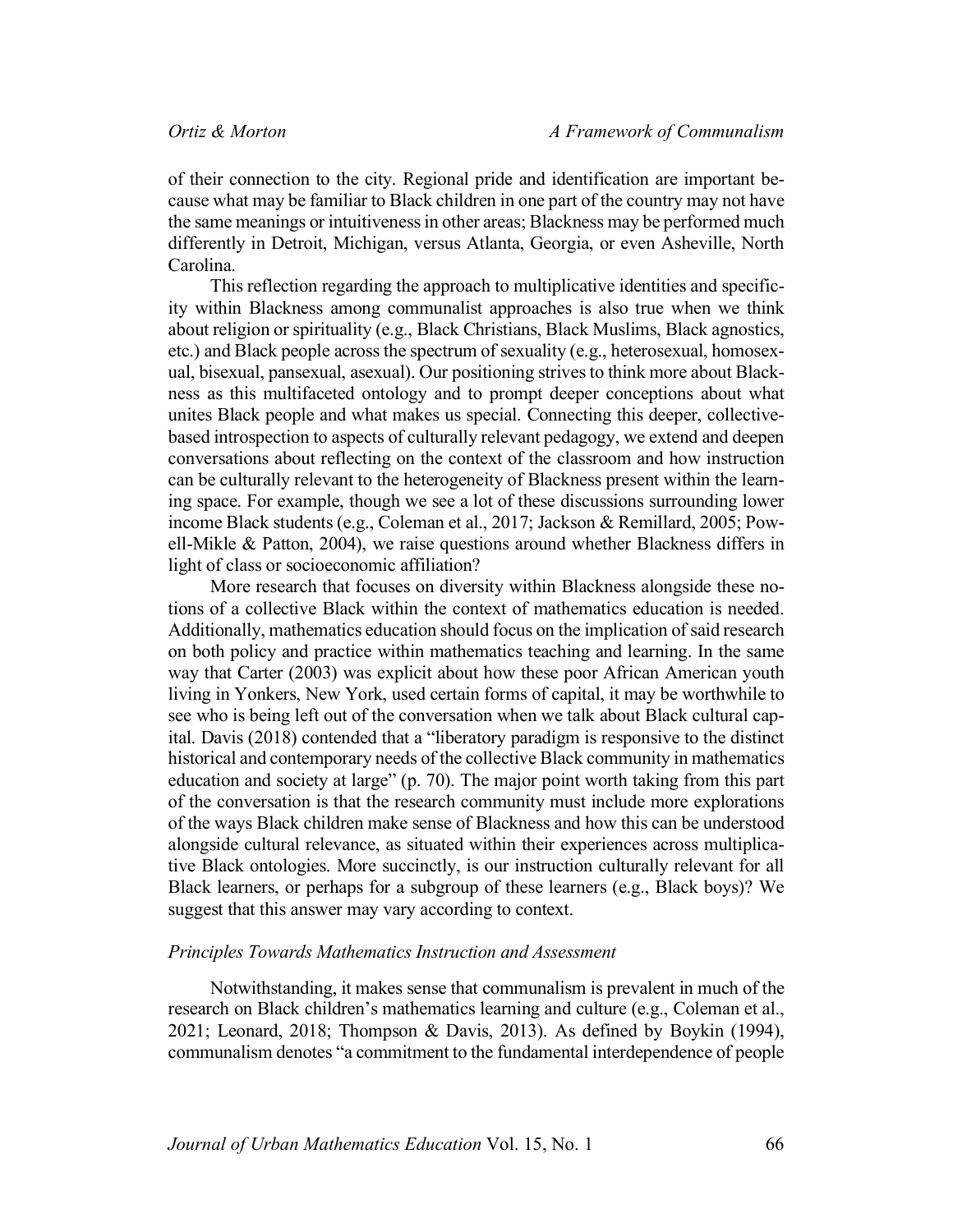and to social bonds and relationships" (p. 249). In short, the ontological position we foreground here celebrates collectivity, interdependence, and the well-being of the group over self-exaltation (Boykin & Toms, 1985; King & Swartz, 2016). With this stated, the role of competition embedded in our mathematics classrooms (e.g., tracking efforts, standardized tests measures) is antithetical to how Black children may be socialized outside of these classrooms (Davis & Martin, 2018; Lim, 2008; Moody, 1998; Tate, 2005; Yanisko, 2016).

If, as we have argued throughout this paper, communalism and a collective Black identity are noteworthy to many Black people, then perhaps at least one way that communalism might be targeted in mathematics classrooms is through the use of group work. To be clear, we are not suggesting that all Black students want to work in collaboration at all times, or that some do not prefer to work alone. What we are saying is that we have to be cognizant of the ways that we assume the existence of neutrality in the teaching of mathematics and the ways we assess our students (Gutiérrez, 2013; Jett, 2019; Ortiz et al., 2018). Weissglass (2002) described how evaluation and assessment have been used, particularly in mathematics, as barriers to social access and how these assessments may cater to cultural values and practices not shared by non-White student groups. We must be open to the fact that those who do not perform well on current assessments are still brilliant, and perhaps we are still utilizing far too many antiquated ways of evaluating students' knowledge when alternative mathematics tasks can and do exist.

There is much evidence in the mathematics education literature concerning the idea that advancement for Black people groups has to be a collective effort (e.g., Coleman et al., 2017; Collins, 2018; Davis, 2018; Lewis et al., 2002). Similar to the historical recap presented above, Davis(2018) suggested that within historical movements of civil rights, the goal has been, and should remain, to evaluate ways in which to improve social conditions for Black people and how to move the community forward collectively. He juxtaposed this with the ways in which a Eurocentric ideal has established individualistic goals and a tendency towards competition within mathematics classrooms and in their mathematics trajectories, and in our analysis above, we showed how collaborative efforts were prioritized in these propositions on Black education. Eurocentric conceptions run counter to ideas of communalism, again creating a climate in which Black students may face some dissonance. Thus, even mathematical assessments should acknowledge the role that collective work and progress can serve Black mathematics students, both in their learning or materials but also the application of these materials to real, relevant problems.

Davis (2018) is not alone in highlighting the role of collective effort, both in policy and in pedagogy (see Battey & Neal, 2018; Bonner & Adams, 2012; Ladson-Billings, 1997). Connectedly, Clarkson and Johnstone (2011) described the Afrocentric connections that Black students felt in one school. In the featured school, the leaders promoted *ujima*, a sense of collective work, because it aligned more with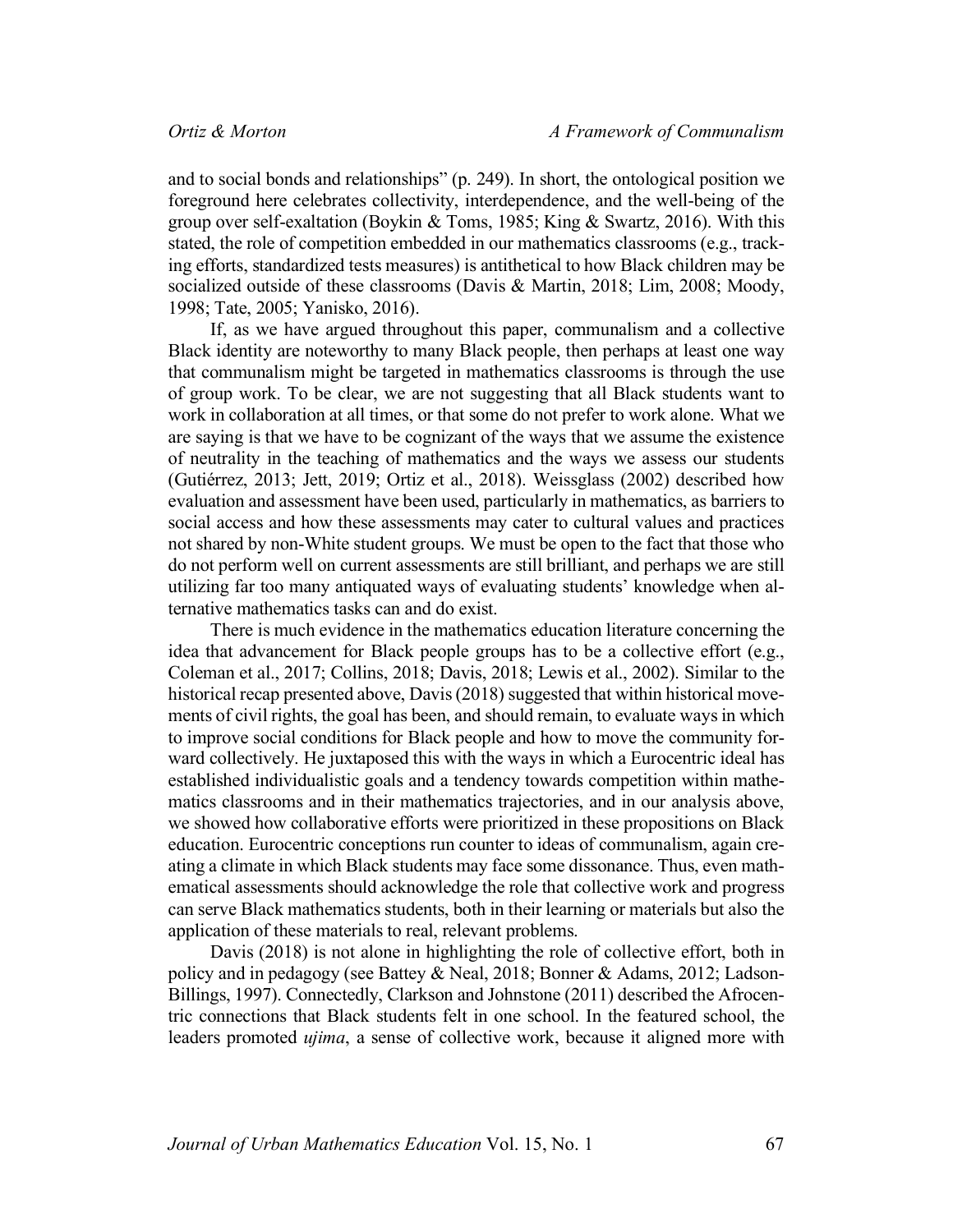Afrocentric collaboration. These students explored mathematics learning in terms of group work, similar to ways described by Jett (2013) and Hubert (2014). When this happens, students are introduced to new ways of engaging in mathematics that bring new perspectives and arguments to the forefront. Black educators are inherently connected to a legacy of Black teachers who utilized these communal approaches and may thus be well positioned to utilize them and to advocate for their use by their non-Black counterparts.

King and Swartz (2016) provided some helpful principles (i.e., inclusion, representation, accurate scholarship, Indigenous voice, critical thinking, and collective humanity) related to how we imagine some of these ideas being implemented in group work. Although all equally important, these last two principles provide some tangible ways to think through mathematics pedagogy. They suggest that critical thinking should promote culturally authentic assessment such that it guides students to produce knowledge and proffer solutions through demonstration rather than selecting a predetermined right answer. This is powerful in that communalism would ensure that students are all able to think through scenarios together, an example being the best way to describe conceptually why  $\sin^2\theta + \cos^2\theta = 1$  can be thought of as a Pythagorean Identity. Multiple ways of approaching this explanation exist, but the communal responsibility that undergirds collective humanity would ensure that all students in a group make sense of this explanation before the class is over. We imagine that higher cognitive demand-type questions (McCormick, 2016; Stein & Smith, 1998) like this could help teachers to build an atmosphere where Black (and other) students are responsible for helping one another to understand a geometric approach versus an algebraic one in explaining their rationales. In other words, a better approach to a conceptual question like this may result from helping students to recognize the power of not just providing a correct answer but collaborating in a group to make sure they can explain it to their peers and that everyone has mastered the concept. This is what we mean by fostering a communal approach in our classrooms.

Further, Eglash (1997) described the brilliance of Benjamin Banneker as it related to a wider, African history of counting number systems, and Tate (1995) described a scenario where Black students' reasoning behind purchasing a more expensive bus pass was because of the benefits it would bring to their family. Their decisions were not based simply on them calculating the cost for themselves, but new perspectives were considered when the students explained that their family members could also use a bus pass to make it to the places they needed to go in a given month. In noting these exemplars, we assert that capital is invaluable in thinking about how mathematics can influence the lives and dispositions of Black people (Ortiz et al., 2019), or even the uptake of certain self-concepts that stem from collectivist views (Woodland, 2008).

Some of the current assessments might be better completed together, and we borrow this approach from those Black educators and parents who recognized that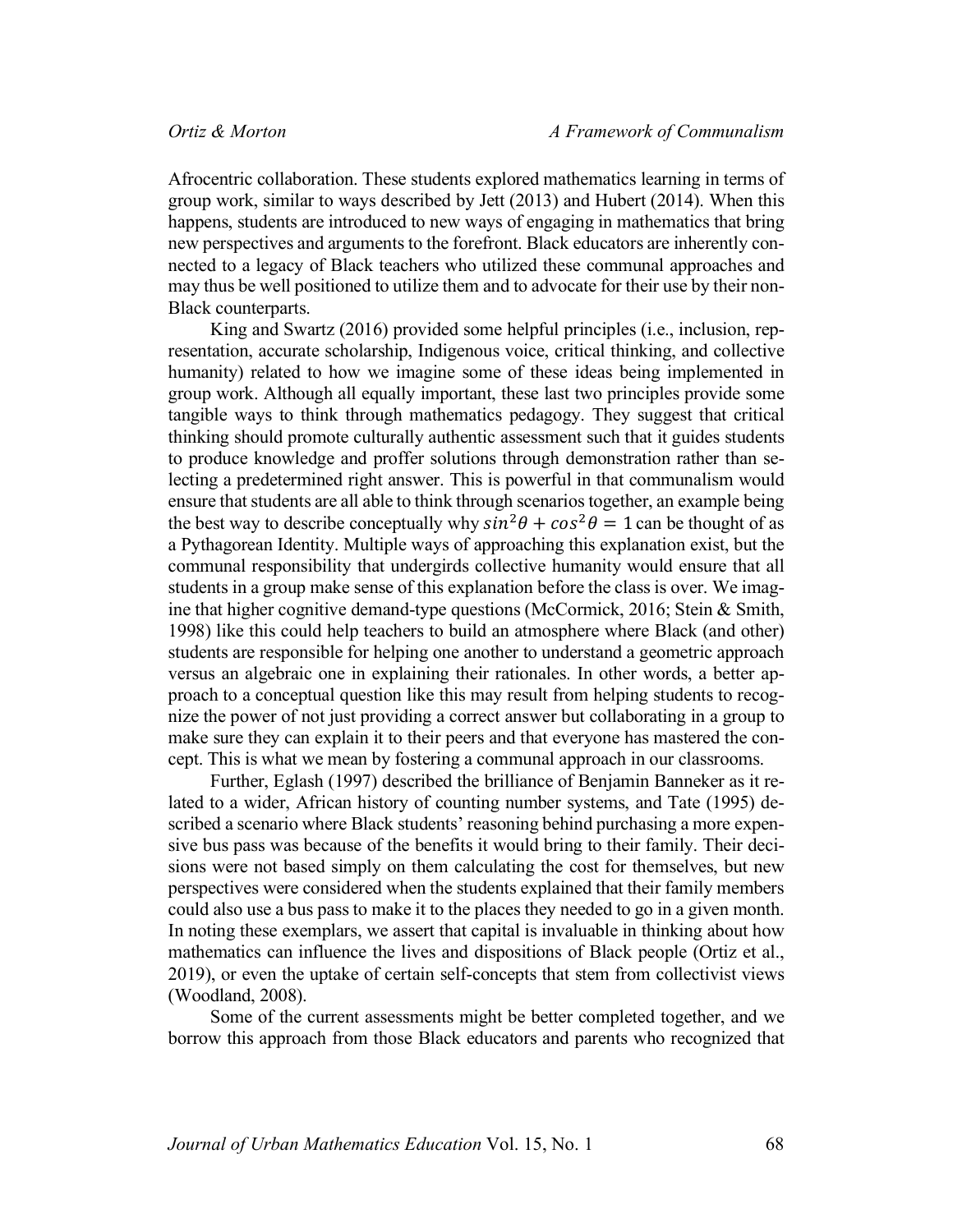solutions to the real-world problems they were working with (e.g., desegregation) were communal efforts. Mathematics educators and policy makers might consider seriously the pros and cons to these types of assessments. Would standardized tests completed within small student groups negatively impact the learning that is taking place among our students? Boykin and Toms (1985) and Coleman and colleagues (2017) would seem to disagree, stating that communalism, which may be seen as dependency to the mainstream, exudes a range of social values. These values seem to align with the idea proposed by the scholars foregrounding Afrocentric curricula that promote ujima and family (Clarkson & Johnstone, 2011; Nyamekye, 2013). These scholars help to support the idea that mathematics teaching and learning can still be rigorous in these contexts and that mathematics can be taught alongside cultural values (Grant et al., 2015). Further, the benefits that might occur from allowing students different ways to demonstrate their knowledge, particularly in ways that may align more with the forms of capital that are well represented among Black learners, speak to the different learning modalities that exist among diverse students. We proffer these ideas as necessary principles towards a more liberatory mathematics education for Black learners that operates communally while still acknowledging the various needs within the collective.

### **Discussion**

With this said, culturally relevant and responsive pedagogies (Brown et al., 2019; Corp, 2017; Ladson-Billings, 1997; Nolan & Keazer, 2021) help us understand that communal approaches are at least one way that mathematics teaching and learning can be made relevant for Black children. Notwithstanding, group work is not something that is magically going to allow Black children to exert their capital. Teachers still have a responsibility to help facilitate what mathematical practices are occurring in these groups (Sengupta-Irving, 2014; Webb et al., 2019). What may be different in the way that group work and collaborative assignments are implemented in classrooms with high populations of Black children is that group work must still promote what is considered to be high-quality mathematics instruction (Munter, 2014). These children can be pushed to higher levels and should not be exposed to group work only for trivial tasks; we see that this kind of low-level instruction occurs far too frequently in classrooms with Black children when low expectations are abundant (Stinson, 2008). Communalism and this collective Black identity have the power to inform our instructional activities without compromising or reducing the rigor of mathematics instruction.

This conversation about communalism is an important one for thinking about the ways that Whiteness holds power and how we might resist that power. If Whiteness has dictated the Eurocentric standards to which we still comply by promoting individual achievement of goals (Davis & Martin, 2018; Tate, 1995), then how might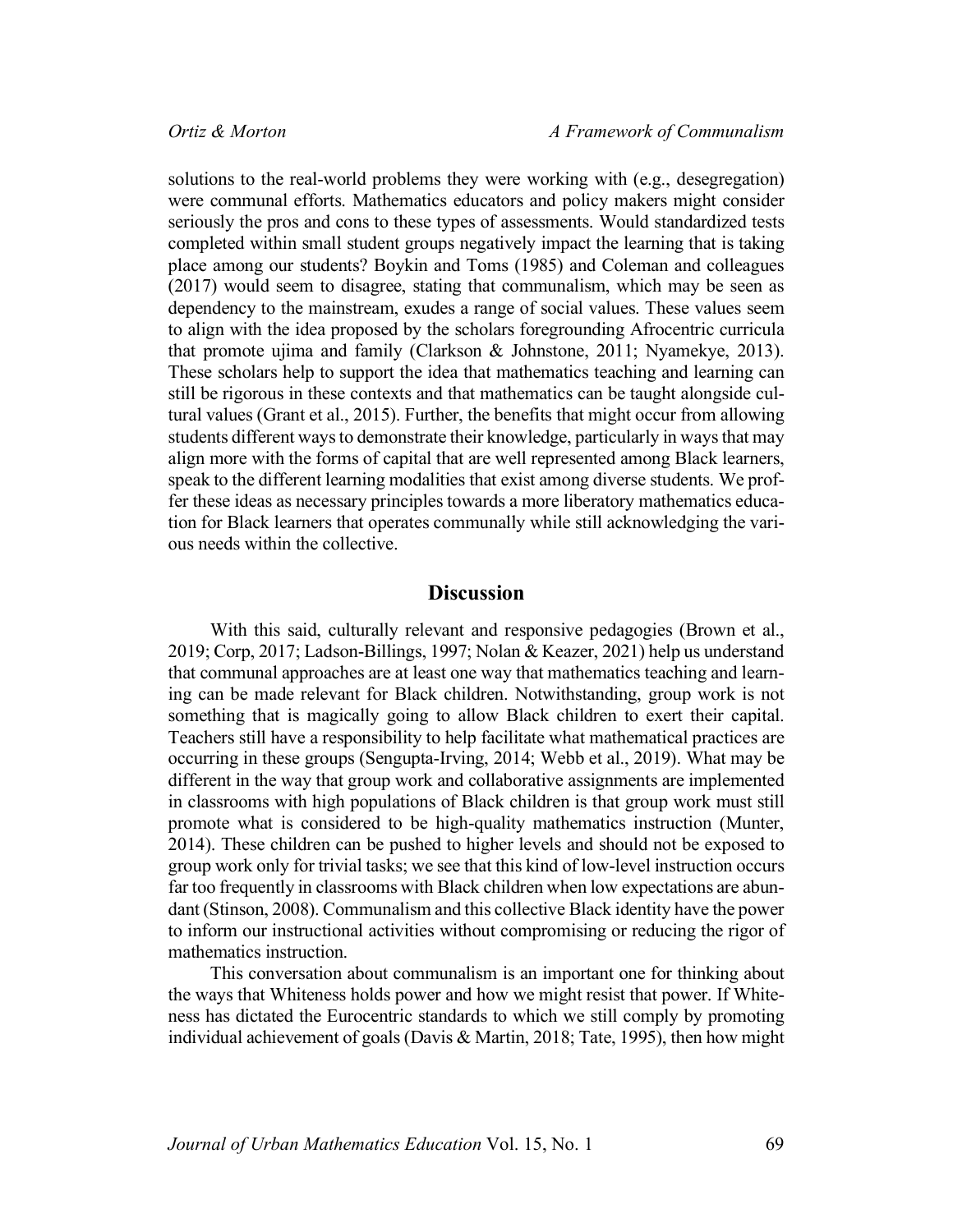more Afrocentric ideals of communalism challenge these dominant ways of mathematics instruction? We suggest that empowering the students in the way we have framed here is manifested through the uptake of a curriculum and pedagogy that values what many Black students may regard as more consistent with the forms of capital they wish to utilize. It would stand to reason that if communalism is regarded highly by many of our Black students, then it might offer some insight into how our assessments might better include opportunities for them to showcase their knowledge alongside other groups' members. More pragmatically, as stated by Ortiz (2020), one option might be to reconsider how we administer standardized testing. One thought might be to allow, for example, 1/3 of the assessment to be in communal activity. This might help to reduce the anxiety that is associated with the competitiveness of being compared to one's peers and further validate the sense of collective goals for the group. This may also give a better indication of student knowledge and comprehension of the material. The reality is that standardized tests in the current form rarely tell us anything substantive about Black children's ability to do mathematics or whether they are actually "proficient" (Larnell, 2019); they more explicitly reveal the exact disparities that exist in Black children's experiences and inherently provide part of the evidence for why Black people must continue to advocate for a better mathematics education. We believe that the collective efforts of Black people will help to see this type of change.

Next, we move to the voice that Black parents and students can offer up in conversations about securing new teachers in their schools. Being a citizen means also having a voice in important decisions, such as who will get the privilege of teaching any particular Black child. Again, the point we made earlier is that these goals and needs may differ as we think about who we want to teach Black girls, Black LGBTQ+ children, and others, but the point is that these students should have some voice that advocates on behalf of the collective; protesting and opting out of a harmful system requires work in behalf of the collective. We see these communal efforts as a way to accomplish some of Martin's (2019) recommendations, such as refusing to engage in tracking policies that perpetuate competition and hierarchical systems, yet these efforts are contingent upon each of the constituents we have mentioned.

Lastly, Black children deserve to learn mathematics from teachers who they also trust and feel comfortable with hiring, ones that help them fight against anti-Blackness and White supremacy in the U.S. Empire (Martin, 2019). They should feel that these teachers will present curricula in a way that does not marginalize their Blackness but that seeks to celebrate their Black identity(ies) and continue to move the collective forward. We see Black students' voices as left out of this conversation too often and recognize that empowerment can occur when these diverse Black voices are included. Thus, a communal approach in this context would allow Black children to be a part of the hiring efforts for teachers in their schools.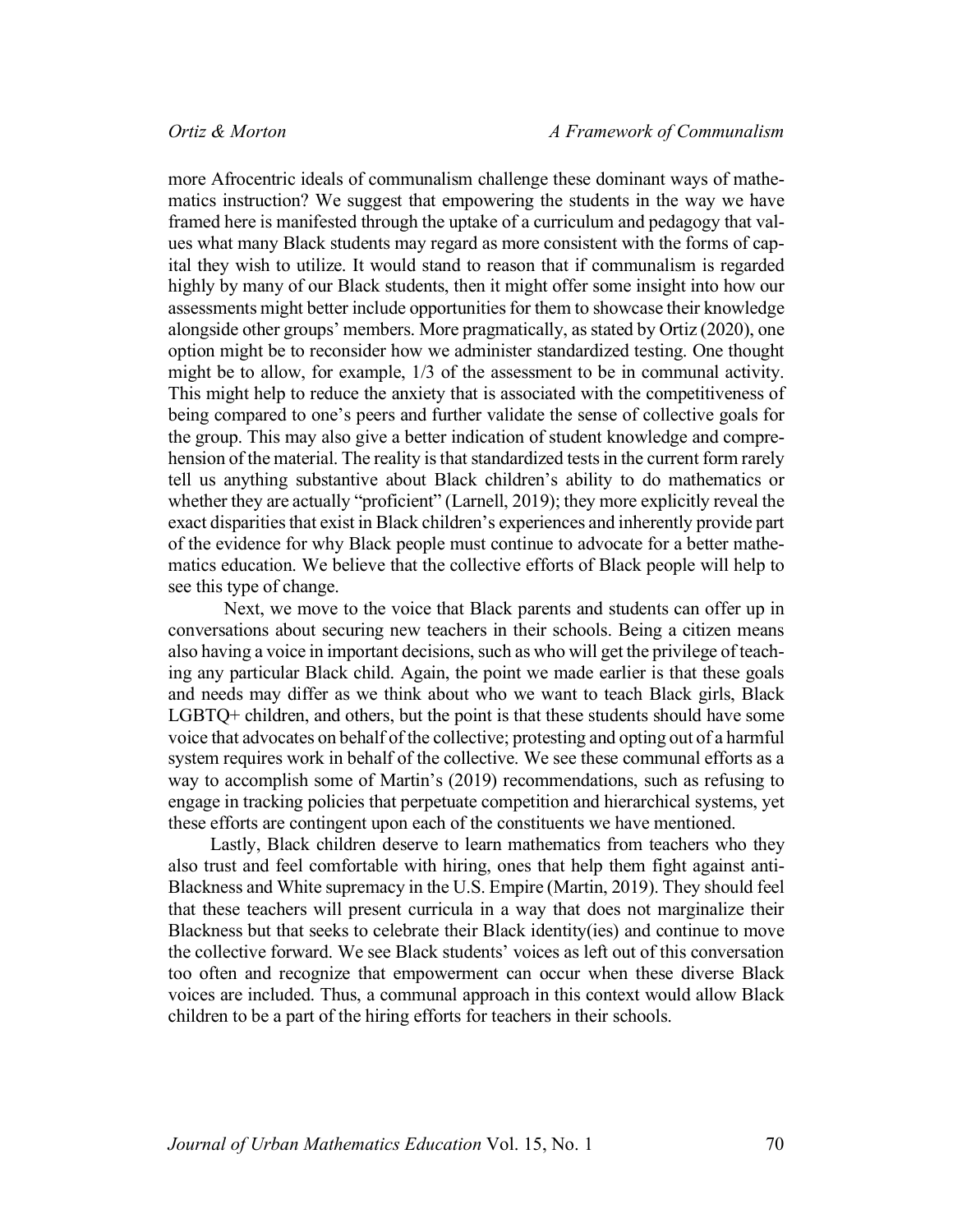## **Conclusion**

Toni Morrison (2019) cautioned, "Let us be reminded that before there is a final solution, there must be a first solution, a second one, even a third. The move toward a final solution is not a jump" (p. 14). In a similar way, Martin (2009) cautioned us against a solution on demand for problems that have metastasized over centuries. This is important in understanding the goal of this paper. We have offered a critique of how Black children are overlooked in mathematics education and how in looking for solutions, particularly by starting with the roots of Black education, Black people have strategized collectively and in ways that reveal their Black X Consciousness. We have argued that, in addressing the question of how to cultivate a mathematics education that is culturally relevant for Black children in particular, our predecessors taught us that communal ontologies are instrumental in a) shaping the curriculum of a mathematics education worthy of Black children and b) shaping the facilitation of teaching and learning to which Black children are exposed.

Marginalization happens too often in education, especially when there are so many "Others" underrepresented in conceptions of "all students." If the curriculum was truly for all students, Black children would not experience disparities and stereotypes within mathematics achievement at such alarming rates (Ladson-Billings, 1997; McGee & Martin, 2011; Stinson, 2013). Further, tension in this assumption of "for all" arises when one considers that the current state of mathematics education cannot be working and or relevant for all children (Delpit, 2012; Goffney, 2018; Jett, 2013) if Black children are not benefiting; furthermore, their neglect inherently means all children have yet to be considered. A huge point that we have made in this paper is that Black people have historically advocated for the collective. We honor this tradition by suggesting that we must strategize with attention to the collective, constantly reevaluating whether some Black identities are being overshadowed in what is to become a liberatory mathematics education, even within the propositions we have foregrounded in this discussion. Empowerment for Black people has always been connected to the communal efforts. Thus, where justice (and mathematics) for all was not specific enough, we advocate for a more communal framing that is responsive to Black children specifically.

#### **References**

- Asante, M. K. (1991). The Afrocentric idea in education. *Journal of Negro Education, 60*(2)*,* 170– 180.
- Atwater, M. M., & Russell, M. L. (2015). Black or African ancestry. In R. Gunstone (Ed.), *Encyclopedia of science education* (pp. 126–130). Springer.
- Battey, D., & Neal, R. A. (2018). Detailing relational interactions in urban elementary mathematics classrooms. *Mathematics Teacher Education & Development, 20*(1), 23–42.

Anderson, V. (1999). *Beyond ontological Blackness: An essay on African American religious and cultural criticism.* Continuum.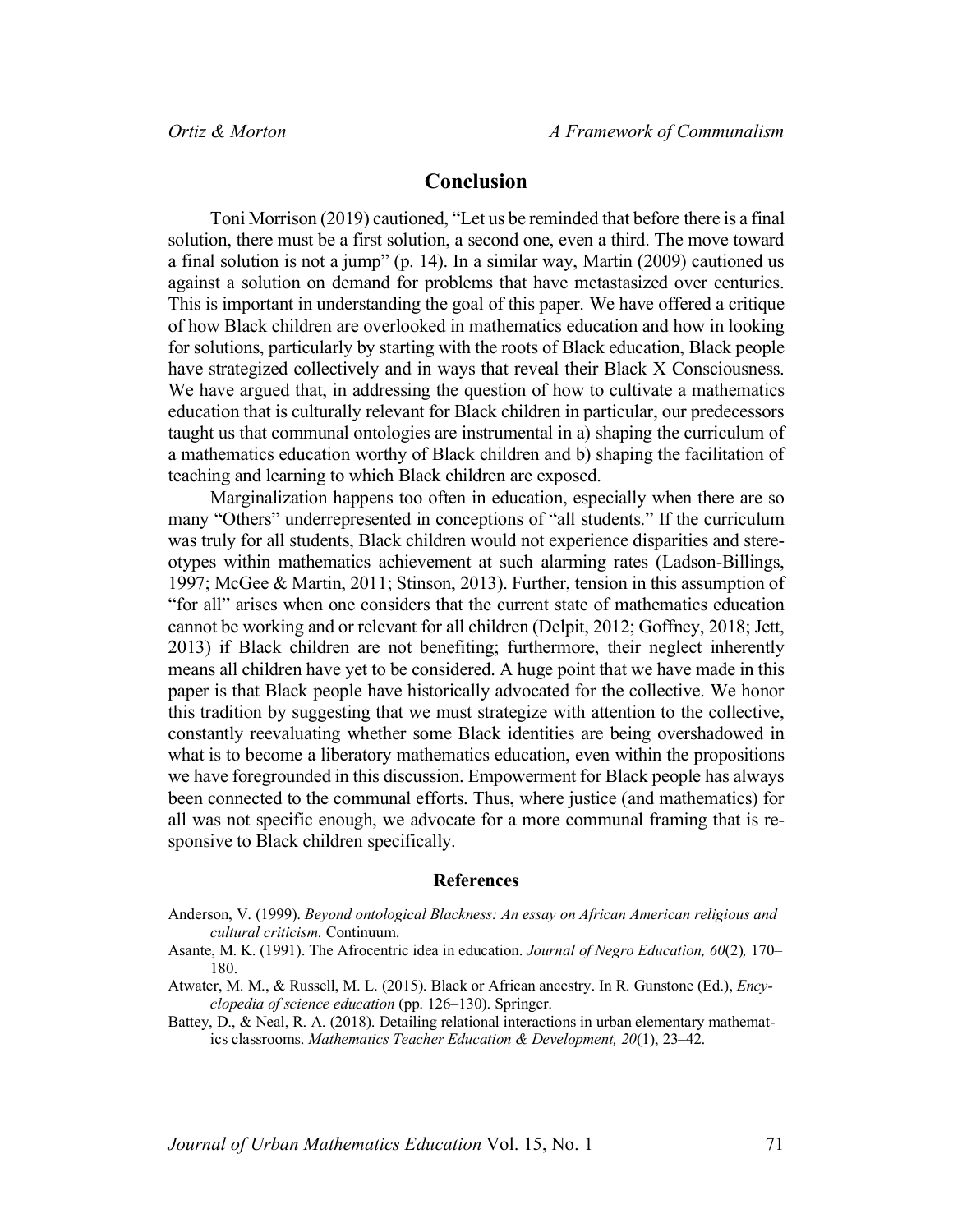- Bauerlein, M. (2004). Booker T. Washington and W.E.B Du Bois: The origins of a bitter intellectual battle. *The Journal of Blacks in Higher Education*, *46*, 106–114.
- Bell, D. (1987). *And we are not saved: The elusive quest for racial justice.* Basic Books.
- Berry, T. R. (2010). Engaged pedagogy and critical race feminism. *Educational Foundations, 24*(3–4), 19–26.
- Bonner, E., & Adams, T. (2012). Culturally responsive teaching in the context of mathematics: A grounded theory case study. *Journal of Mathematics Teacher Education, 15*(1), 25–38. https://doi.org/10.1007/s10857-011-9198-4
- Boykin, A. W. (1994). Afrocultural expression and its implications for schooling. In E. R. Hollins, J. E. King, & W.C. Hayman (Eds.)*, Teaching diverse populations: Formulating a knowledge base* (pp. 243–273). State University of New York Press.
- Boykin, A. W., & Toms, F. D. (1985). Black child socialization: A conceptual framework. In H. P. McAdoo & J. L. McAdoo (Eds.), *Black children: Social, educational, and parental environments* (pp. 33–52). SAGE.
- Brown, B. A., Boda, P., Lemmi, C., & Monroe, X. (2019). Moving culturally relevant pedagogy from theory to practice: Exploring teachers' application of culturally relevant education in science and mathematics. *Urban Education, 54*(6), 775–803. https://doi.org/10.1177%2F0042085918794802
- Burrell, J. O., Fleming, L., Fredericks, A. C., & Burrell, J. O. (2015). Domestic and international student matters: The college experiences of Black males majoring in engineering at an HBCU. *The Journal of Negro Education, 84*(1), 40–55.
- Cabrera, N. (2018). Where is the racial theory in critical race theory?: A constructive criticism of the crits. *The Review of Higher Education, 42*(1), 209–233. https://doi.org/10.1353/rhe.2018.0038
- Caniglia, J. (2003). Math in the city: Experiencing mathematics through visiting Black historic sites. *Journal of Experiential Education, 26*(2), 70–74. https://doi.org/10.1177%2F105382590302600204
- Carter, P. (2003). "Black" cultural capital, status positioning, and schooling conflicts for low-income African American youth. *Social Problems, 50*(1), 136–155.
- Clark, L. M., Frank, T. J., & Davis, J. (2013). Conceptualizing the African American mathematics teacher as a key figure in the African American education historical narrative. *Teachers College Record*, *115*(2), 1–29.
- Clarkson, L. M. C., & Johnstone, J. R. (2011). When the African-centered paradigm is not enough: Lessons from an urban charter school. *The Journal of Negro Education, 80*(2), 108–120.
- Coleman, S. T., Bruce, A. W., White, L. J., Boykin, A. W., & Tyler, K. (2017). Communal and individual learning contexts as they relate to mathematics achievement under simulated classroom conditions. *Journal of Black Psychology, 43*(6), 543–564. https://doi.org/10.1177%2F0095798416665966
- Coleman, S. T., Hurley, E. A., & Boykin, A. W. (2021). Teacher implemented communal learning in math: Boosting learning with African American Elementary students. *Urban Education*. Advance online publication. https://doi.org/10.1177%2F0042085921998745
- Collins, K. H. (2018). Confronting color-blind STEM talent development: Toward a contextual model for Black student STEM identity. *Journal of Advanced Academics, 29*(2), 143–168. https://doi.org/10.1177%2F1932202X18757958
- Common & Legend, J. (2014). Glory [Song]. On *Selma*. ARTium; Def Jam; GOOD; Columbia.
- Corp, A. (2017). Using culturally responsive stories in mathematics: Responses from the target audience. *School Science and Mathematics*, *117*(7–8), 295–306. https://doi.org/10.1111/ssm.12247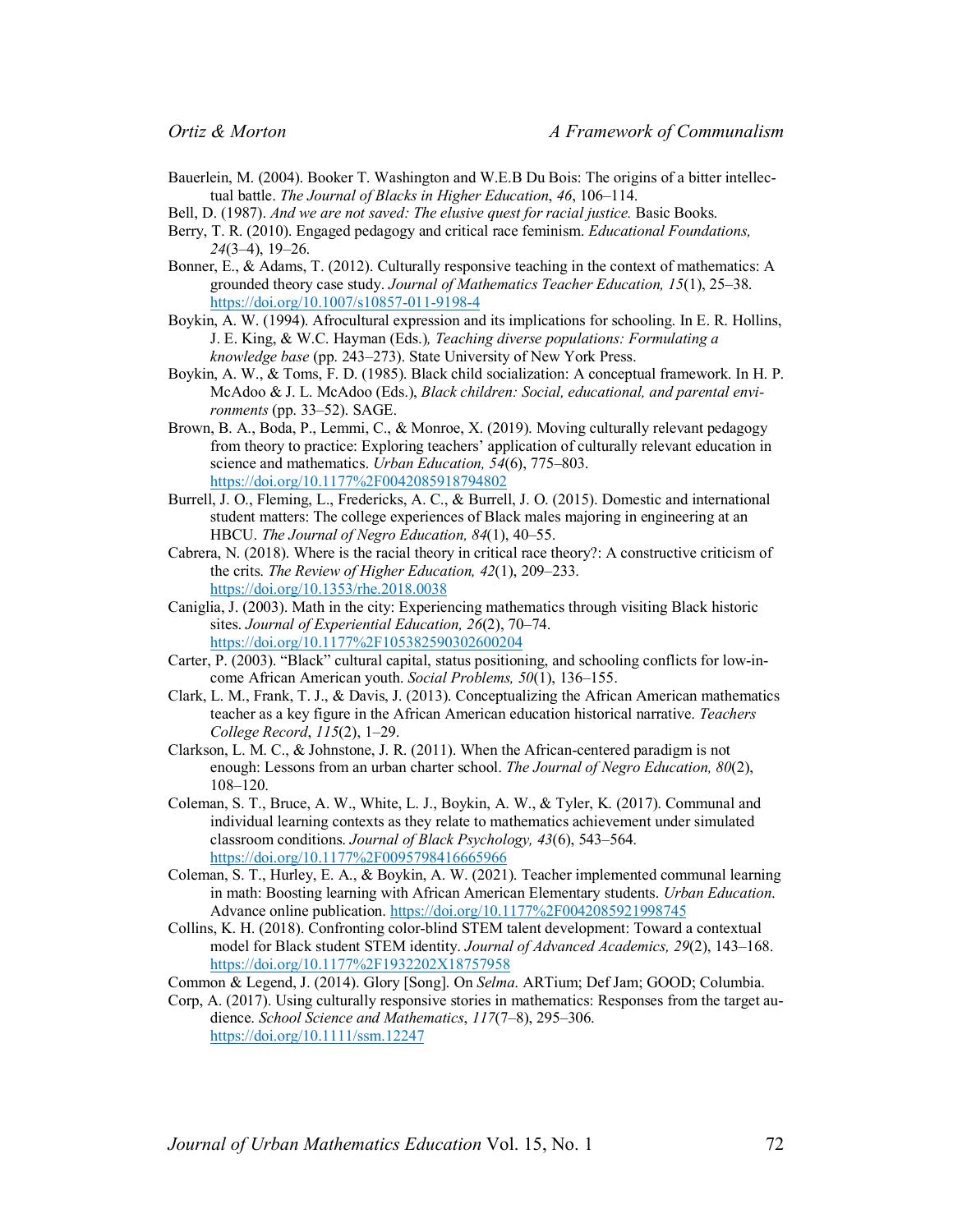- Davis, J. (2018). Redefining Black students' success and high achievement in mathematics education: Toward a liberatory paradigm. *Journal of Urban Mathematics Education, 11*(1&2), 69–77. https://doi.org/10.21423/jume-v11i1-2a359
- Davis, J., & Jett, C. C. (Eds.). (2019). *Critical race theory in mathematics education*. Routledge.
- Davis, J., & Martin, D. B. (2018). Racism, assessment, and instructional practices: Implications for mathematics teachers of African American students. *Journal of Urban Mathematics Education, 11*(1&2), 45–68. https://doi.org/10.21423/jume-v1i1a14 (Reprinted from "Racism, assessments, and instructional practices: Implications for mathematics teachers of African American students," 2008, *Journal of Urban Mathematics Education*, *1*[1], 10–34, https://doi.org/10.21423/jume-v1i1a14)
- Delpit, L. (2006). *Other people's children: Cultural conflict in the classroom*. The New Press.
- Delpit, L. (2012). *Multiplication is for White people: Raising expectations for other people's children*. The New Press.
- Du Bois, W. E. B. (1935). Does the Negro need separate schools? *The Journal of Negro Education, 4*(3), 328–335.
- Dumas, M. J., & ross, k. m. (2016). "Be real Black for me": Imagining BlackCrit in education. *Urban Education, 51*(4), 415–442. https://doi.org/10.1177%2F0042085916628611
- Eglash, R. (1997). The African heritage of Benjamin Banneker. *Social Studies of Science, 27*(2), 307–315.
- Frank, T. J. (2018). Teaching our kids: Unpacking an African-American mathematics teacher's understanding of mathematics identity. *Journal for Multicultural Education*, *12*(2), 144–160. https://doi.org/10.1108/JME-04-2017-0025
- Gholson, M. L., Bullock, E. C., & Alexander, N. N. (2012). On the brilliance of Black children: A response to a clarion call. *Journal of Urban Mathematics Education, 5*(1), 1–7. https://doi.org/10.21423/jume-v5i1a180
- Gholson, M. L., & Wilkes, C. E. (2017). (Mis)taken identities: Reclaiming identities of the "collective Black" in mathematics education research through an exercise in Black specificity. *Review of Research in Education*, *41*(1), 228–252. https://doi.org/10.3102%2F0091732X16686950
- Goffney, I. (2018). Concluding thoughts. In I. Goffney, R. Gutiérrez, & M. Boston (Eds.), *Rehumanizing mathematics for Black, Indigenous, and Latinx students* (pp. 159–169). National Council of Teachers of Mathematics.
- Grant, M. R., Crompton, H., & Ford, D. J. (2015). Black male students and The Algebra Project: Mathematics identity as participation. *Journal of Urban Mathematics Education*, *8*(2), 87– 118. https://doi.org/10.21423/jume-v8i2a284
- Graven, M., & Heyd-Metzuyanim, E. (2019). Mathematics identity research: The state of the art and future directions. *ZDM – Mathematics Education, 51*(3)*,* 361–377. https://doi.org/10.1007/s11858-019-01050-y
- Gutiérrez, R. (2013). The sociopolitical turn in mathematics education. *Journal for Research in Mathematics Education, 44*(1), 37–68.
- Hilliard, A. G., III. (2001). "Race,"—identity, hegemony, and education: What do we need to know? In W. Watkins, J. Lewis, & V. Chou (Eds.), *Race and education: The roles of history and society in educating African American students* (pp. 7–33). Allyn & Bacon.
- Hoelscher, S. (2003). Making place, making race: Performances of Whiteness in the Jim Crow South. *Annals of the Association of American Geographers*, *93*(3), 657–686. https://doi.org/10.1111/1467-8306.9303008
- hooks, b. (1990). Postmodern Blackness. *Postmodern Culture*, *1*(1). https://doi.org/10.1353/pmc.1990.0004
- Hubert, T. L. (2014). Learners of mathematics: High school students' perspectives of culturally relevant mathematics pedagogy. *Journal of African American Studies, 18*(3), 324–336.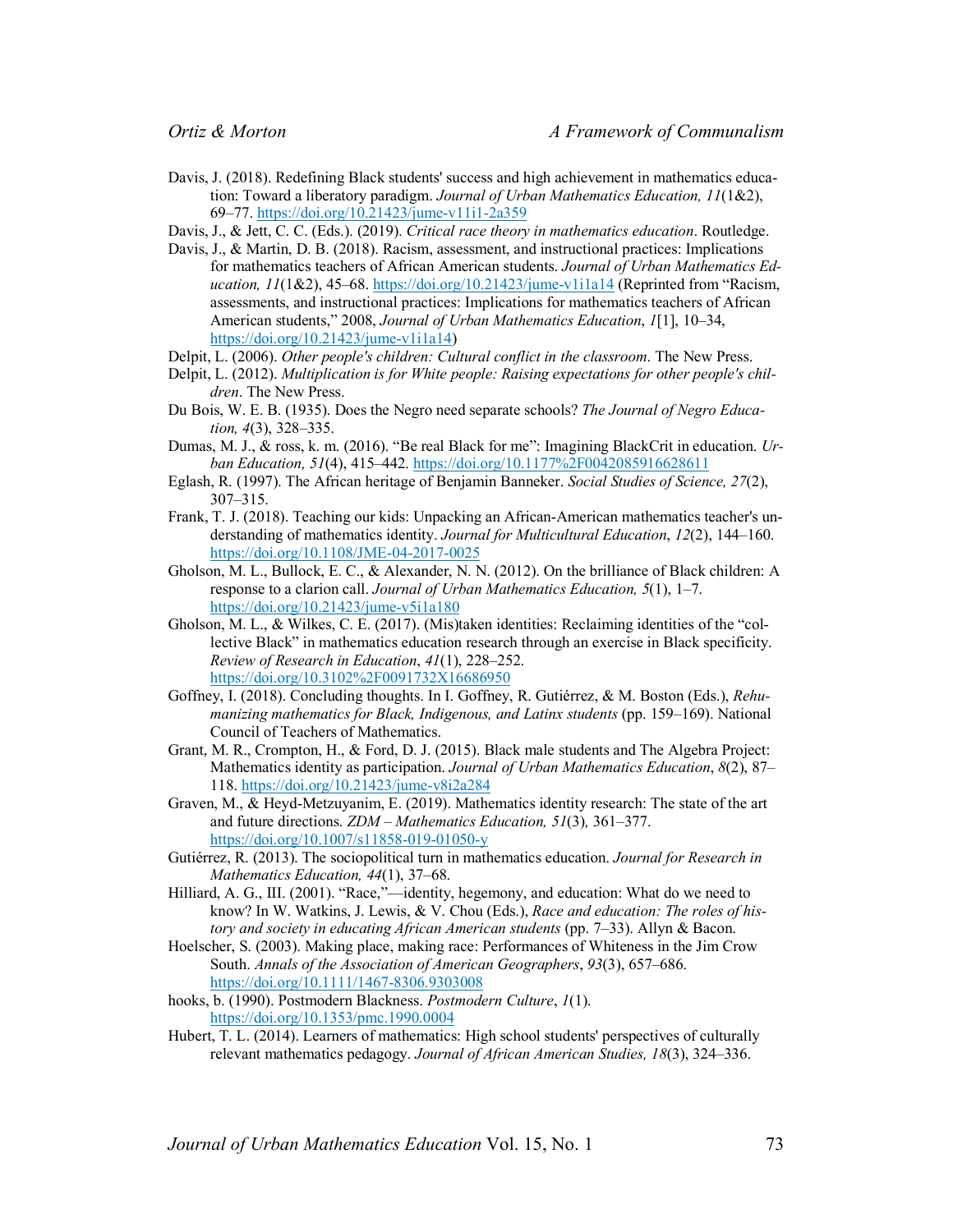Hudson-Weems, C. (2020). *Africana womanism: Reclaiming ourselves* (5th ed.). Routledge.

- Jackson, K., & Remillard, J. T. (2005). Rethinking parent involvement: African American mothers construct their roles in the mathematics education of their children. *School Community Journal, 15*(1), 51–73.
- Jett, C. C. (2013). Culturally responsive collegiate mathematics education: Implications for African American students. *Interdisciplinary Journal of Teaching and Learning*, *3*(2), 102–116.
- Jett, C. C. (2019). Mathematical persistence among four African American male graduate students: A critical race analysis of their experiences. *Journal for Research in Mathematics Education*, *50*(3), 311–340.
- Johnson, E. P. (2003). *Appropriating Blackness: Performance and the politics of authenticity*. Duke University Press.
- Johnson, K. A. (2009). On classical versus vocational training: The educational ideas of Anna Julia Cooper and Nannie Helen Burroughs. In N. S. Anderson & H. Kharem (Eds.), *Education as freedom: African American educational thought and activism* (pp. 47–66). Lexington Books.
- Jurdak, M., Vithal, R., de Freitas, E., Gates, P., & Kollosche, D. (2016). *Social and political dimensions of mathematics education: Current thinking*. Springer.
- King, J. E. (1994). The purpose of schooling for African American children: Including cultural knowledge. In E. R. Hollins, J. E. King, & W. C. Hayman (Eds.), *Teaching diverse populations: Formulating a knowledge base* (pp. 25–56). State University of New York Press.
- King, J. E., & Swartz, E. E. (2016). *The Afrocentric praxis of teaching for freedom.* Routledge.
- Kokka, K. (2020). Social justice pedagogy for whom? Developing privileged students' critical mathematics consciousness. *The Urban Review*, *52*(4), 778–803. https://doi.org/10.1007/s11256-020-00578-8
- Ladson-Billings, G. (1995). Toward a theory of culturally relevant pedagogy. *American Educational Research Journal, 32*(3), 465–491. https://doi.org/10.3102%2F00028312032003465
- Ladson-Billings, G. (1997). It doesn't add up: African American students' mathematics achievement. *Journal for Research in Mathematics Education, 28*(6), 697–708.
- Ladson-Billings, G. (2004). Landing on the wrong note: The price we paid for *Brown. Educational Researcher, 33*(7), 3–13. https://doi.org/10.3102%2F0013189X033007003
- Larnell, G. V. (2019). To view mathematics through a lens darkly: A critical race analysis of mathematical proficiency. In J. Davis & C. C. Jett (Eds.), *Critical race theory in mathematics education* (pp. 123–139). Routledge.
- Leonard, J. (2018). *Culturally specific pedagogy in the mathematics classroom: Strategies for teachers and students*. Routledge.
- Leonard, J., Napp, C., & Adeleke, S. (2009). The complexities of culturally relevant pedagogy: A case study of two secondary mathematics teachers and their ESOL students. *The High School Journal*, *93*(1), 3–22.
- Lewis, B. F., Pitts, V. R., & Collins, A. C. (2002). A descriptive study of pre-service teachers' perceptions of African-American Students' ability to achieve in mathematics and science. *Negro Educational Review, 53*(1/2), 31–42.
- Lim, J. H. (2008). The road not taken: Two African-American girls' experiences with school mathematics. *Race Ethnicity and Education, 11*(3), 303–317. https://doi.org/10.1080/13613320802291181
- Love, B. J. (2004). *Brown* plus 50 counter-storytelling: A critical race theory analysis of the "majoritarian achievement gap" story. *Equity & Excellence in Education*, *37*(3), 227–246. https://doi.org/10.1080/10665680490491597
- Martin, D. B. (2009). Researching race in mathematics education. *Teachers College Record, 111*(2), 295–338.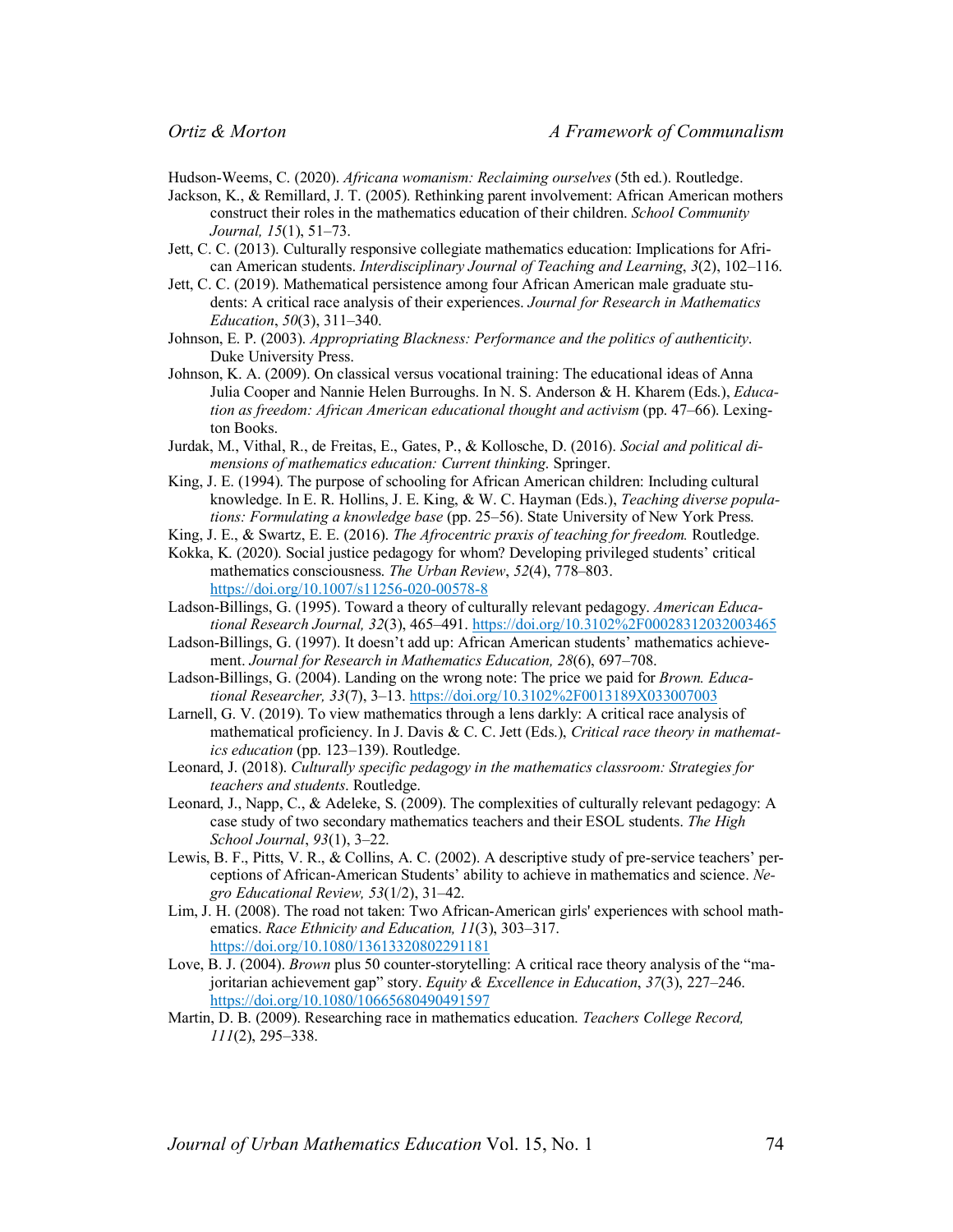- Martin, D. B. (2012). Learning mathematics while Black. *Educational Foundations, 26*(1–2)*,* 47– 66.
- Martin, D. B. (2019). Equity, inclusion, and antiblackness in mathematics education. *Race Ethnicity and Education, 22*(4), 459–478. https://doi.org/10.1080/13613324.2019.1592833
- Matthews, L. E. (2008). Lessons in "letting go": Exploring constraints on the culturally relevant teaching of mathematics in Bermuda. *Diaspora, Indigenous, and Minority Education, 2*(2), 115–134. https://doi.org/10.1080/15595690801894137
- Matthews, L. E., Jessup, N., & Sears, R. (2021). Looking for "us": Power reimagined in mathematics learning for Black communities in the pandemic. *Educational Studies in Mathematics*, *108*(1–2), 333–350*.* https://doi.org/10.1007/s10649-021-10106-4
- McCluskey, A. T. (1994). Multiple consciousness in the leadership of Mary McLeod Bethune. *NWSA Journal, 6*(1), 69–81.
- McCormick, M. (2016). Exploring the cognitive demand and features of problem solving tasks in primary mathematics classrooms. In B. White, M. Chinnappan, & S. Trenholm (Eds.), *Proceedings of the 39th Annual Conference of the Mathematics Education Research Group of Australasia* (pp. 455–462). Mathematics Education Research Group of Australasia.
- McGee, E. O. (2016). Devalued Black and Latino racial identities: A by-product of STEM college culture? *American Educational Research Journal, 53*(6), 1626–1662. https://doi.org/10.3102%2F0002831216676572
- McGee, E., & Martin, D. B. (2011). From the hood to being hooded: A case study of a Black male PhD. *Journal of African American Males in Education*, *2*(1), 46–65.
- McKinney de Royston, M., Madkins, T. C., Givens, J. R., & Nasir, N. S. (2021). "I'm a teacher, I'm gonna always protect you": Understanding Black educators' protection of Black children. *American Educational Research Journal, 58*(1), 68–106. https://doi.org/10.3102/0002831220921119
- Milner, H. R., IV. (2012). But what is urban education? *Urban Education, 47*(3), 556–561. https://doi.org/10.1177%2F0042085912447516
- Moody, V. R. (1998). Conceptualizing the mathematics education of African American students: Making sense of problems and explanations. *Mathematics Educator, 9*(1), 4–10.
- Morrison, T. (2017). *The origin of others*. Harvard University Press.
- Morrison, T. (2019). *The source of self-regard: Selected essays, speeches, and meditations*. Knopf.
- Morton, T. R., Gee, D. S., & Woodson, A. N. (2019). Being vs. becoming: Transcending STEM identity development through Afropessimism, moving towards a Black X Consciousness in STEM. *The Journal of Negro Education, 88*(3), 327–342.
- Morton, T. R., & Parsons, E. C. (2018). #BlackGirlMagic: The identity conceptualization of Black women in undergraduate STEM education. *Science Education, 102*(6), 1363–1393. https://doi.org/10.1002/sce.21477
- Muhammad, G. (2020). *Cultivating genius: An equity framework for culturally and historically responsive literacy*. Scholastic.
- Munter, C. (2014). Developing visions of high-quality mathematics instruction. *Journal for Research in Mathematics Education*, *45*(5), 584–635.
- Noblit, G. W. (1993). Power and caring. *American Educational Research Journal, 30*(1), 23–38. https://doi.org/10.3102%2F00028312030001023
- Nolan, K., & Keazer, L. (2021). Mathematics teacher educators learn from dilemmas and tensions in teaching about/through culturally relevant pedagogy. In M. Goos & K. Beswick (Eds.), *The learning and development of mathematics teacher educators: International perspectives and challenges* (pp. 301-319). Springer.
- Nyamekye, F. (2013). Separate schooling for Black adolescent mathematics learners. *For the Learning of Mathematics, 33*(3), 7–13.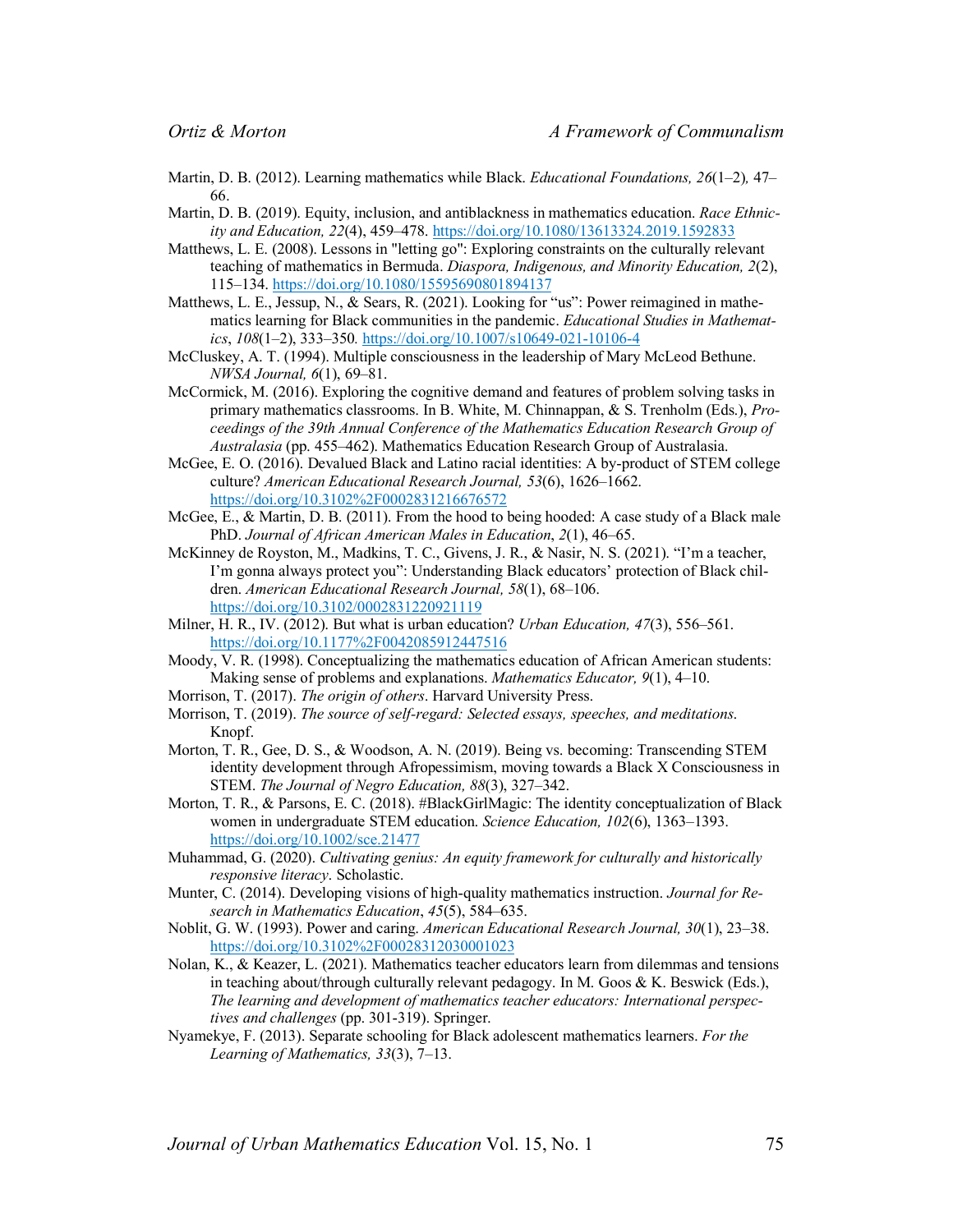- Ortiz, N. A. (2020). *(Ontologically) Black and proud* [OSF working paper]. Center for Open Science. https://doi.org/10.31219/osf.io/asnxh
- Ortiz, N. A., Capraro, M. M., & Capraro, R. M. (2018). Does it really matter? Exploring cultural relevance within a majority White classroom. *The Journal of Negro Education*, *87*(4), 404– 419.
- Ortiz, N. A., & Davis, T. J. (2019). Planning for equity: Analyzing the cultural relevance of preservice teachers' lesson plans. In S. Otten, A. G. Candela, Z. Araujo, & C. Munter (Eds.), *Proceedings of the 41st Annual Meeting of the North American Chapter of the International Group for the Psychology of Mathematics Education*. University of Missouri.
- Ortiz, N. A., Morton, T. R**.**, Miles, M. L., & Roby, R. S. (2019). What about us?: Exploring the challenges and sources of support influencing Black students' STEM identity development in postsecondary education. *The Journal of Negro Education, 88*(3), 311–326.
- Ortiz, N. A., & Ruwe, D. (2021). Black English and mathematics education: A critical look at culturally sustaining pedagogy. *Teachers College Record*, *123*(10), Article 23850.
- Powell-Mikle, A., & Patton, M. M. (2004). Meaningful learning with African American families: The freedom quilt FunPacks. *Childhood Education*, *80*(4), 187–190.
- Ross, S. N. (2009). Womanist conceptualizations of African-centered critical multiculturalism: Creating new possibilities of thinking about social justice. In N. S. Anderson & H. Kharem (Eds.), *Education as freedom: African American educational thought and activism* (pp. 69– 93). Lexington Books.
- Sengupta-Irving, T. (2014). Affinity through mathematical activity: Cultivating democratic learning communities. *Journal of Urban Mathematics Education*, *7*(2), 31–54. https://doi.org/10.21423/jume-v7i2a208
- Shelby, T. (2002). Foundations of Black solidarity: Collective identity or common oppression? *Ethics, 112*(2), 231–266.
- Shujaa, M. J. (1992). Afrocentric transformation and parental choice in African American independent schools. *The Journal of Negro Education, 61*(2), 148–159.
- Siddle Walker, V. (2000). Value segregated schools for African American children in the South, 1935-1969: A Review of common themes and characteristics. *Review of Educational Research, 70*(3), 253–285. https://doi.org/10.3102%2F00346543070003253
- Siddle Walker, V. (2013). Ninth annual *Brown* lecture in education research: Black educators as educational advocates in the decades before *Brown v. Board of Education*. *Educational Researcher*, *42*(4), 207–222. https://doi.org/10.3102%2F0013189X13490140
- Smitherman, G. (2015). African American language and education: History and controversy in the twentieth century. In S. Lanehart (Ed.)., *The Oxford handbook of African American language* (pp. 547–565). Oxford University Press.
- Stein, M. K., & Smith, M. S. (1998). Mathematical tasks as a framework for reflection: From research to practice. *Mathematics Teaching in the Middle School*, *3*(4), 268–275. https://doi.org/10.5951/MTMS.3.4.0268
- Stinson, D. W. (2008). Negotiating sociocultural discourses: The counter-storytelling of academically (and mathematically) successful African American male students. *American Educational Research Journal, 45*(4), 975–1010. https://doi.org/10.3102%2F0002831208319723
- Stinson, D. W. (2013). Negotiating the "White male math myth": African American male students and success in school mathematics. *Journal for Research in Mathematics Education*, *44*(1), 69–99.
- Tate, W. F. (1995). School mathematics and African American students: Thinking seriously about opportunity-to-learn standards. *Educational Administration Quarterly*, *31*(3), 424–448. https://doi.org/10.1177%2F0013161X95031003006
- Tate, W. F. (1997). Critical race theory and education: History, theory, and implications. *Review of Research in Education, 22*, 195–247.